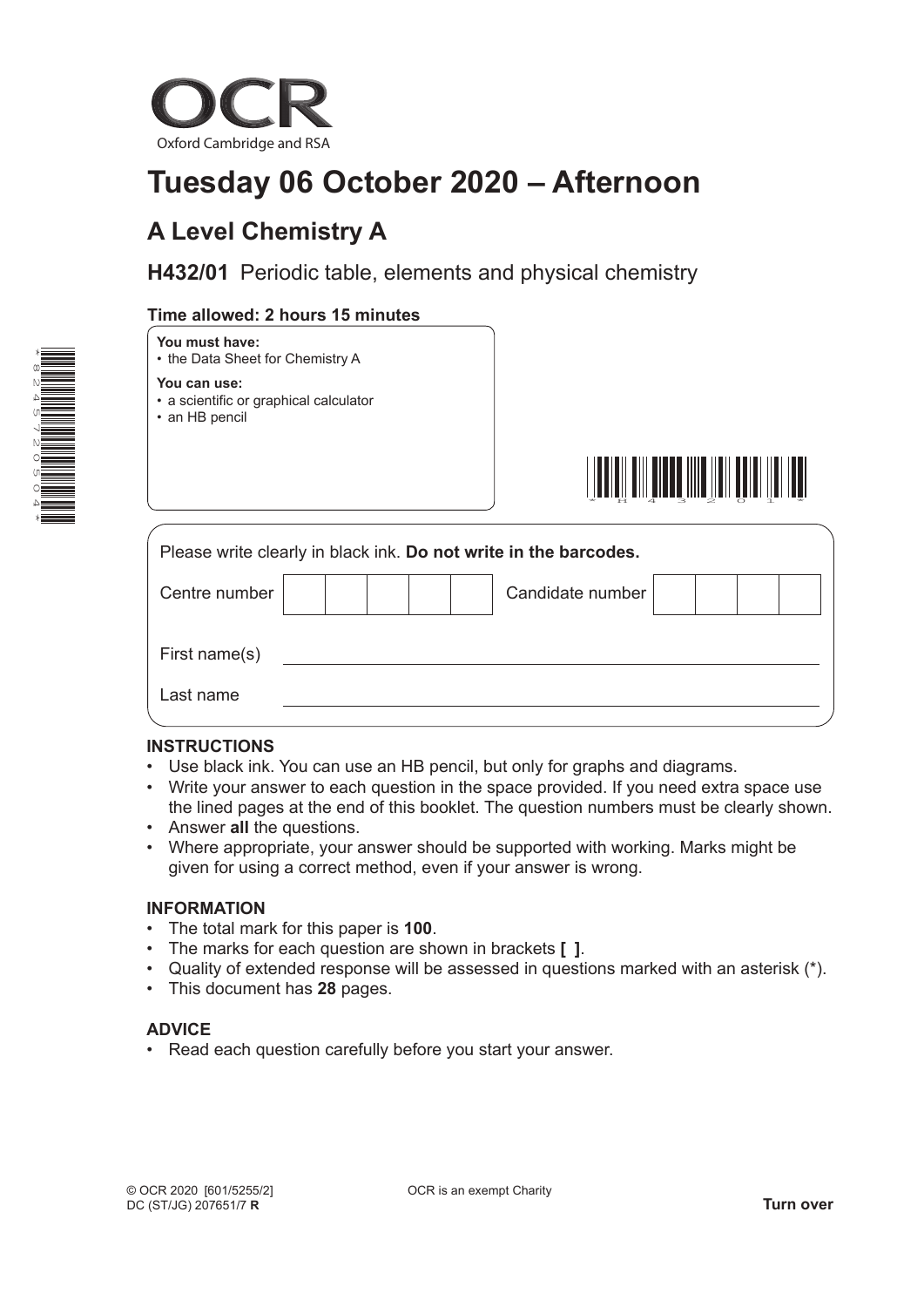#### **SECTION A**

#### **You should spend a maximum of 20 minutes on this section.**

#### **Write your answer to each question in the box provided.**

Answer **all** the questions.

**1** Several students titrate 25.00cm3 of the same solution of sodium hydroxide, NaOH(aq) with hydrochloric acid, HC*l*(aq).

One student obtains a smaller titre than the other students.

Which procedure explains the smaller titre?

- **A** The burette readings are taken from the top of the meniscus instead of the bottom of the meniscus.
- **B** The conical flask is rinsed with water before carrying out the titration.
- **C** An air bubble is released from the jet of the burette during the titration.
- **D** The pipette is rinsed with water before filling with NaOH(aq).

Your answer **[1]**



- **2** Which statement gives the numerical value of the Avogadro constant?
	- **A** The number of moles in 12g of carbon-12.
	- **B** The number of electrons lost by 20.05g of calcium when it reacts with oxygen.
	- **C** The number of molecules in 16.0g of oxygen.
	- **D** The number of atoms in 1 mole of chlorine molecules.

Your answer **[1]**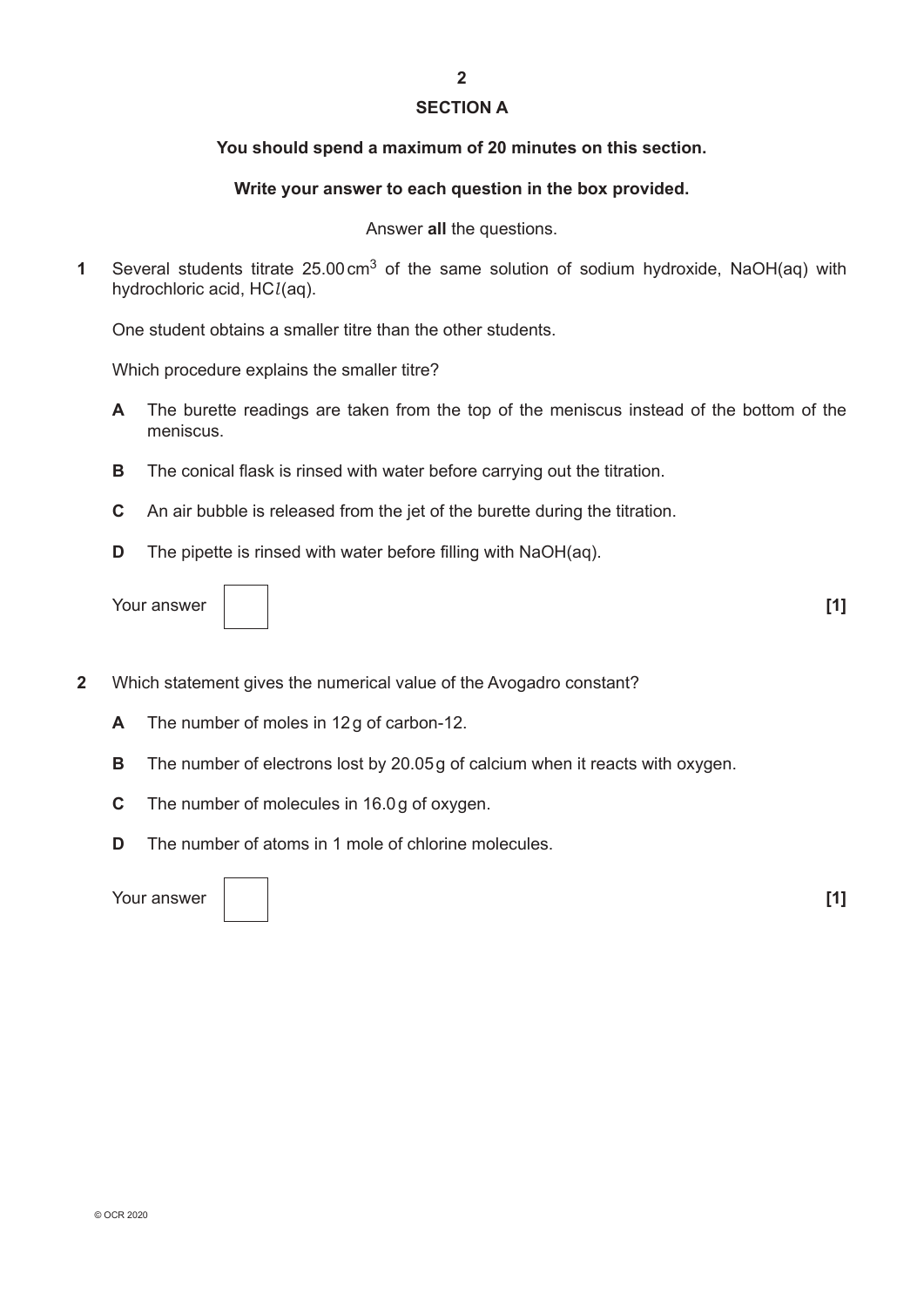**3** 0.80g of element **X** is reacted with 0.40g of  $O_2$  to form an oxide with the formula  $X_2O_3$ .

What is the identity of element **X**?

- **A** Aluminium
- **B** Titanium
- **C** Germanium
- **D** Molybdenum

Your answer **[1] [1]** 

**4** Phosphoric acid is a tribasic acid.

What is the mass of Ca(OH)<sub>2</sub> that completely neutralises 100cm<sup>3</sup> of 0.100moldm<sup>-3</sup> phosphoric acid?

- **A** 0.49g
- **B** 0.74g
- **C** 1.11g
- **D** 2.22g

Your answer **[1] [1]** 

- **5** Which statement about elements in the d block of Period 4 of the periodic table is correct?
	- A Cr atoms have the electron configuration:  $1s^22s^22p^63s^23p^63d^54s^1$ .
	- **B** Cu<sup>+</sup> ions contain an incomplete 3d sub-shell.
	- **C** Fe<sup>2+</sup> ions contain 3 unpaired electrons.
	- **D** Sc forms ions with different oxidation states.

Your answer **[1] [1] [1]** 

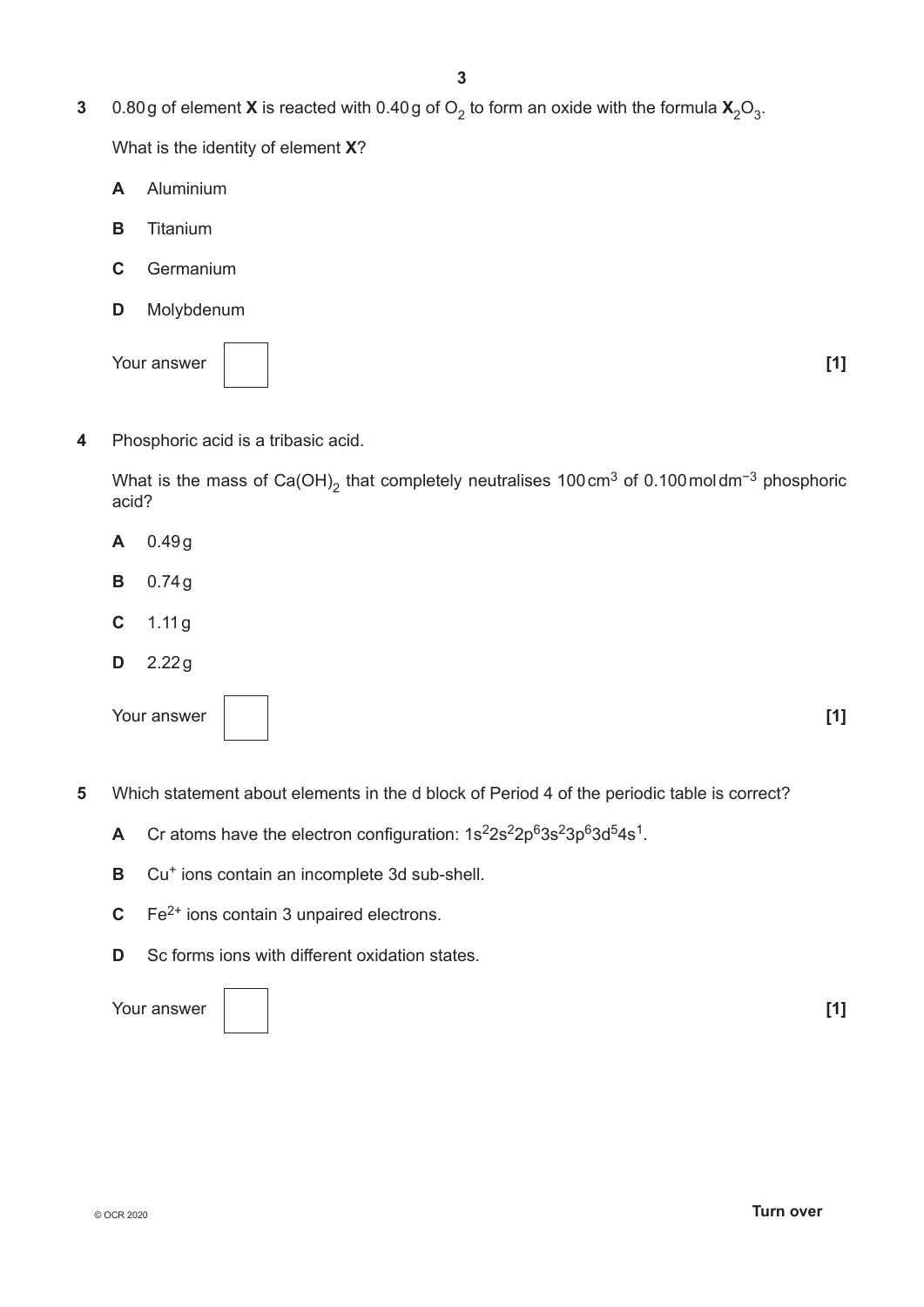**6** The equation for the combustion of  $C_7H_8$  is shown in the following equation.

$$
C_7H_8(I) + 9O_2(g) \rightarrow 7CO_2(g) + 4H_2O(I)
$$

Enthalpy changes of formation are shown in the table.

| Substance                           | $C_7H_8(I)$ | CO <sub>2</sub> (g) | H <sub>2</sub> O(l) |
|-------------------------------------|-------------|---------------------|---------------------|
| $\Delta_f H / kJ$ mol <sup>-1</sup> | +12         | -394                | -286                |

Calculate the enthalpy of combustion, in kJmol<sup>-1</sup>, for the hydrocarbon C<sub>7</sub>H<sub>8</sub>.

**A** −3914

- **B** −692
- **C** +692
- **D** +3914



**7** The diagram represents a Boltzmann distribution curve of molecules at a given temperature.



Which statement for this Boltzmann distribution curve is correct at a higher temperature?

- **A** The peak increases in height and moves to the left.
- **B** The peak increases in height and moves to the right.
- **C** The peak decreases in height and moves to the left.
- **D** The peak decreases in height and moves to the right.

Your answer **[1] [1]** 

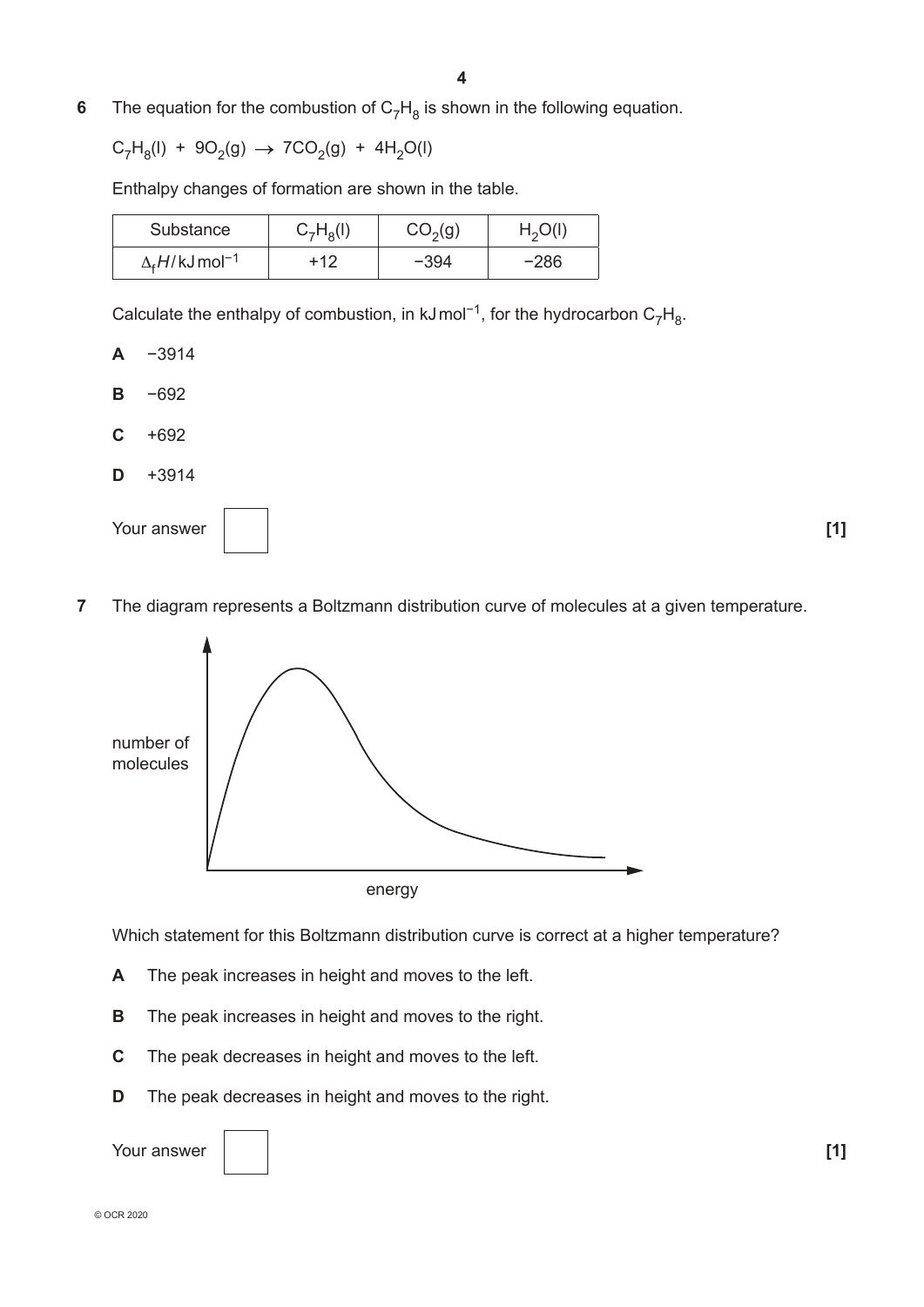**8** A graph is plotted of ln(*k*) against 1/*T*.  $(k =$  rate constant,  $T =$  temperature in K)

The gradient has the numerical value of −55000.

What is the activation energy, in kJmol<sup>-1</sup>?

- $A +1.5 \times 10^{-7}$ **B** +2.22 × 10−6 **C** +6.62  $D + 457$ Your answer **[1] [1]** 
	-
- **9** The reversible reaction of nitrogen and hydrogen to form ammonia is shown below.

 $N_2(g) + 3H_2(g) \rightleftharpoons 2NH_3(g)$ 

In the equilibrium mixture, the partial pressure of N<sub>2</sub> is 18.75MPa and the partial pressure of H<sub>2</sub> is 2.50MPa.

The total pressure is 25MPa.

What is the value of  $K_p$ , in MPa<sup>-2</sup>?

- **A** 1.2 × 10−4
- **B** 0.048
- **C** 0.075
- **D** 21

Your answer **11 11** 

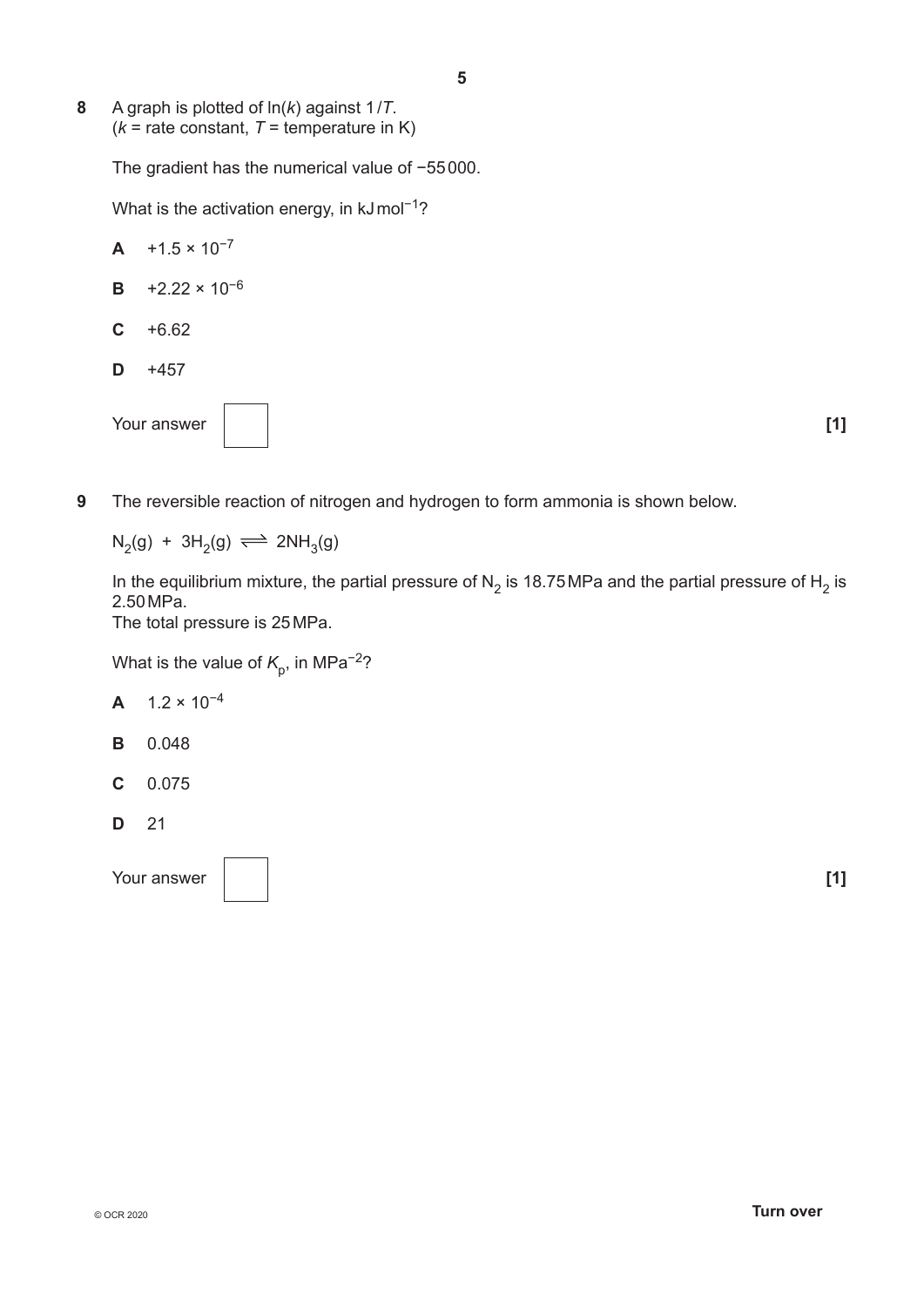**10** The equation for the reaction of ICl and  $H_2$  is shown below.

 $2ICl(g) + H_2(g) \rightarrow 2HCl(g) + I_2(g)$ 

The rate constant *k* for this reaction is 1.63 × 10<sup>-6</sup> dm<sup>3</sup> mol<sup>-1</sup> s<sup>-1</sup>.

What is the overall order of the reaction?



- **11** 20cm3 of 0.10moldm−3 hydrochloric acid is added to 10cm3 of 0.10moldm−3 sodium hydroxide. What is the pH of the resulting mixture?
	- **A** 1.00
	- **B** 1.18
	- **C** 1.30
	- **D** 1.48

| Your answer |  | [1] |
|-------------|--|-----|
|             |  |     |

**12** Iodide ions, I<sup>−</sup>(aq), react with MnO<sub>4</sub><sup>−</sup>(aq). The unbalanced equation is shown below.

 $I^-(aq)$  + MnO<sub>4</sub><sup>-</sup>(aq) + H<sub>2</sub>O(l) → IO<sup>-</sup>(aq) + MnO<sub>2</sub>(s) + OH<sup>-</sup>(aq)

What is the ratio of MnO<sub>2</sub>(s) to OH<sup>-</sup>(aq) in the balanced equation?

**A** 1 : 3 **B** 1 : 2 **C** 1 : 1 **D** 3 : 2 Your answer **[1] [1]**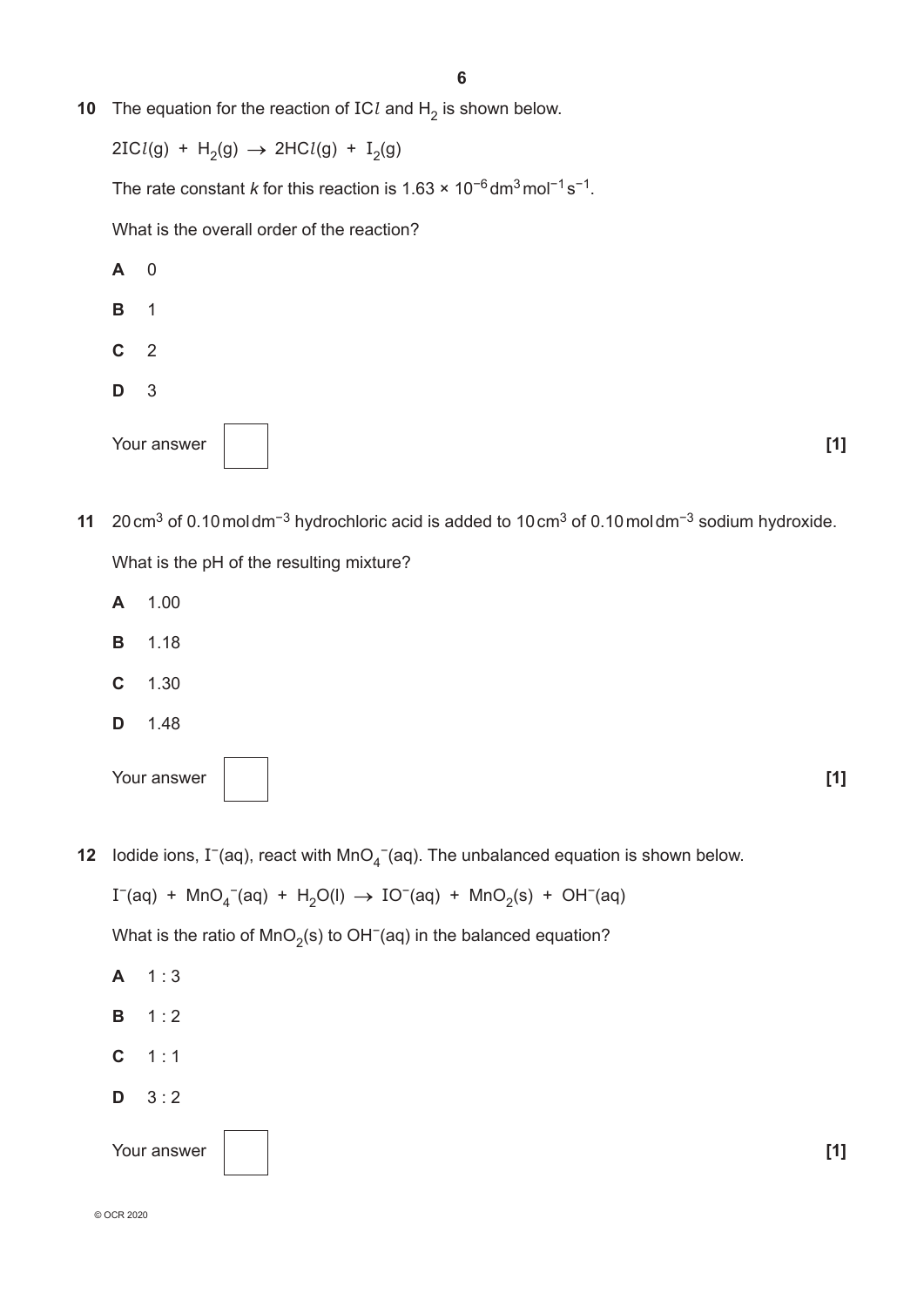- **13** Which statement(s) is/are correct when a catalyst is added to a system in dynamic equilibrium?
	- 1 The rates of the forward and reverse reactions increase by the same amount.
	- 2 The concentrations of the reactants and products do not change.
	- 3 The value of  $K_c$  increases.
	- **A** 1, 2 and 3
	- **B** Only 1 and 2
	- **C** Only 2 and 3
	- **D** Only 1



- **14** Which statement(s) for Group 2 elements is/are correct?
	- 1 The 2nd ionisation energy of magnesium is greater than the 2nd ionisation energy of calcium.
	- 2 A strontium ion,  $\text{Sr}^{2+}$ , contains a total of 6 electrons in s orbitals.
	- 3 The equation for the reaction of barium with water is:  $2Ba + 2H_2O \rightarrow 2BaOH + H_2.$
	- **A** 1, 2 and 3
	- **B** Only 1 and 2
	- **C** Only 2 and 3
	- **D** Only 1

Your answer **[1] [1]**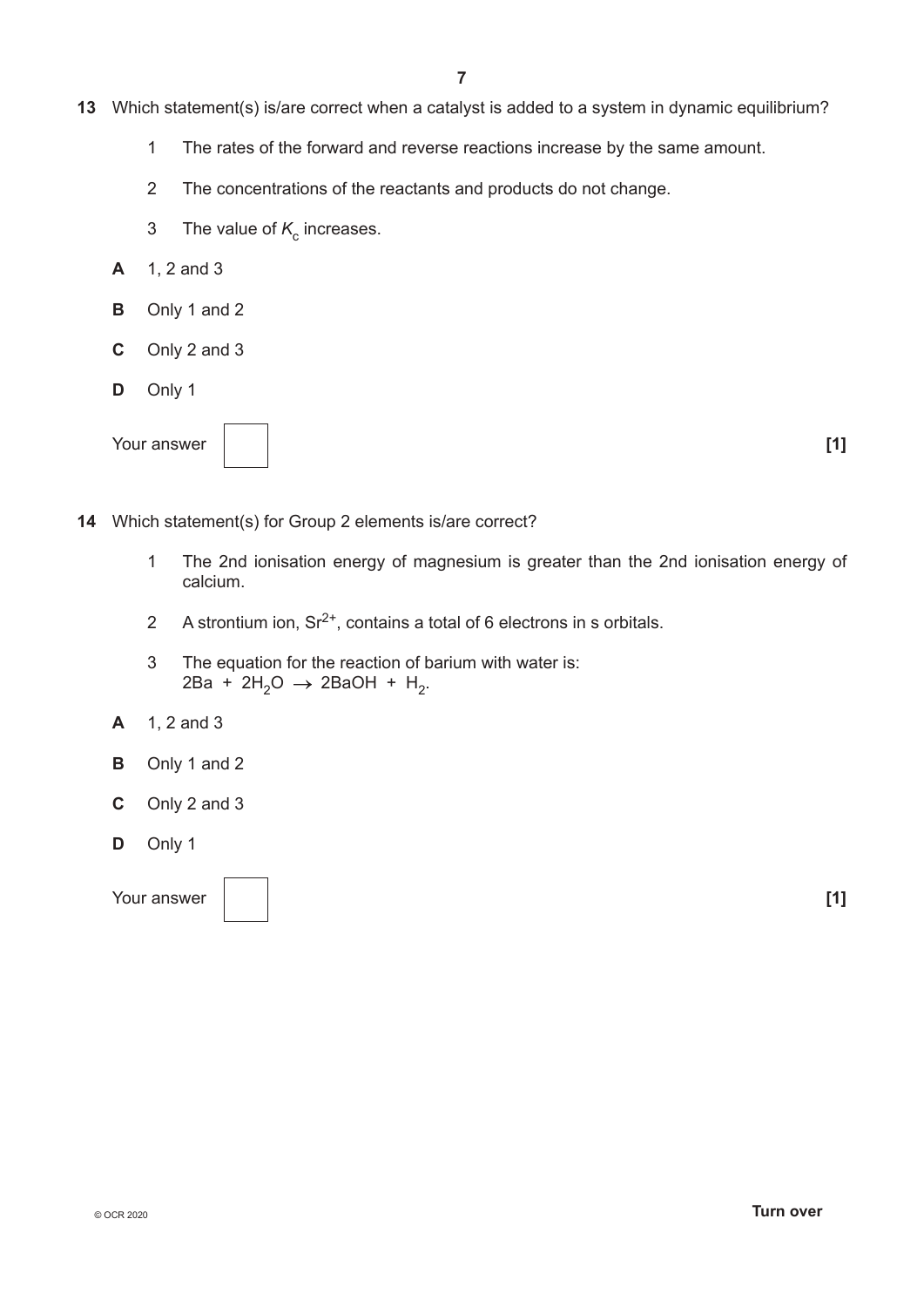- **15** Which statement(s) for the complex ion  $\text{[Co(NH}_{2}CH_{2}CH_{2}NH_{2})_{3}]^{2+}$  is/are correct?
	- 1 It has *cis* and *trans* isomers.
	- 2 It has optical isomers.
	- 3 It is six-fold coordination.
	- **A** 1, 2 and 3
	- **B** Only 1 and 2
	- **C** Only 2 and 3
	- **D** Only 1

Your answer **1 1 1**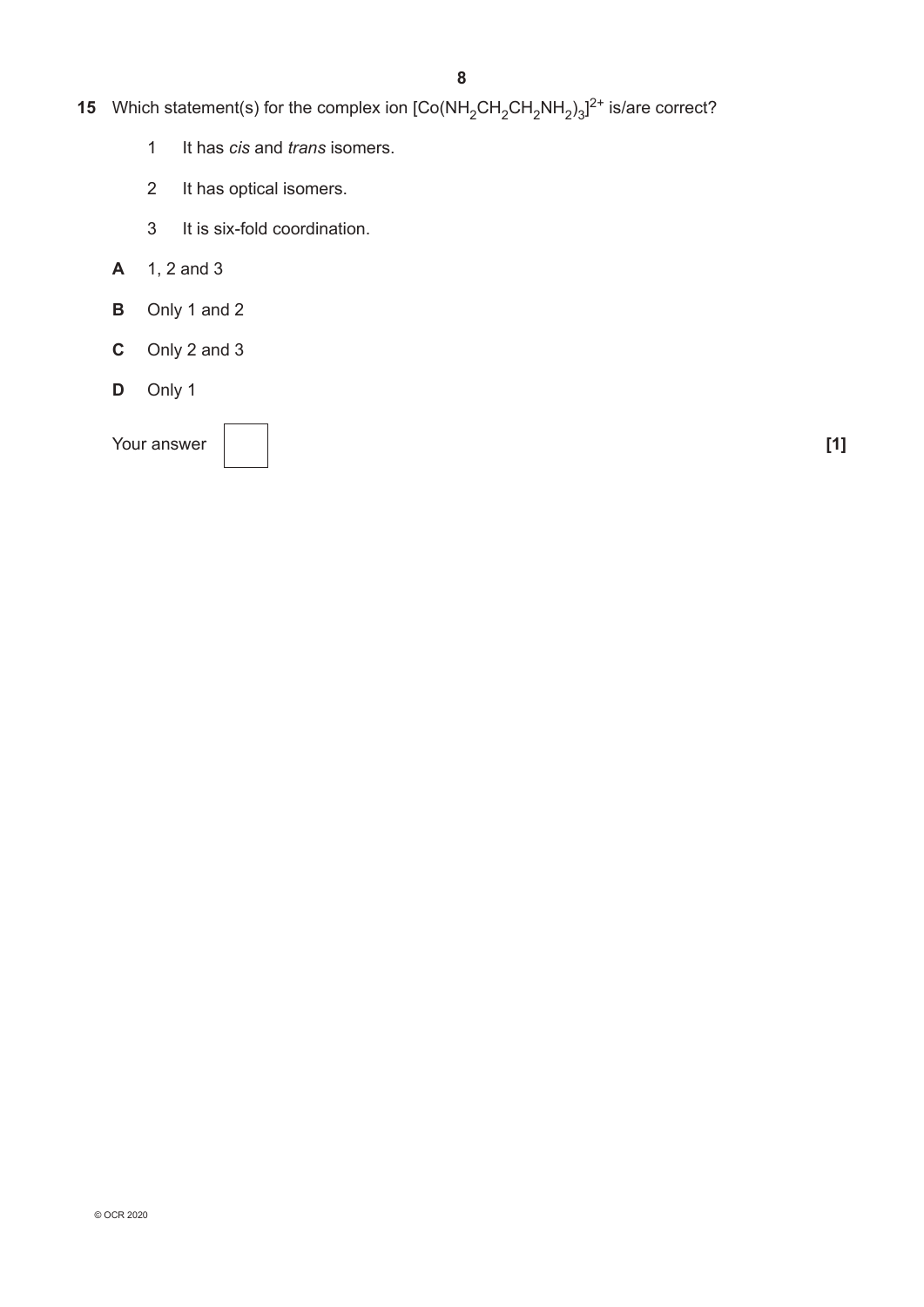#### **SECTION B**

#### Answer **all** the questions.

- **16** This question is about magnesium, bromine and magnesium bromide.
	- **(a)** Relative atomic mass is defined as 'the weighted mean mass compared with 1/12th mass of carbon-12'.

Explain what is meant by the term **weighted mean mass**.

................................................................................................................................................... ................................................................................................................................................... ................................................................................................................................................... .............................................................................................................................................. **[1]**

**(b)** (i) Draw a 'dot-and-cross' diagram for  $MgBr<sub>2</sub>$ .

Show outer electron shells only.

**(ii)** Calculate the total number of **ions** in 1.74g of magnesium bromide, MgBr<sub>2</sub>. Give your answer to **3** significant figures.

number of ions = ......................................................... **[3]**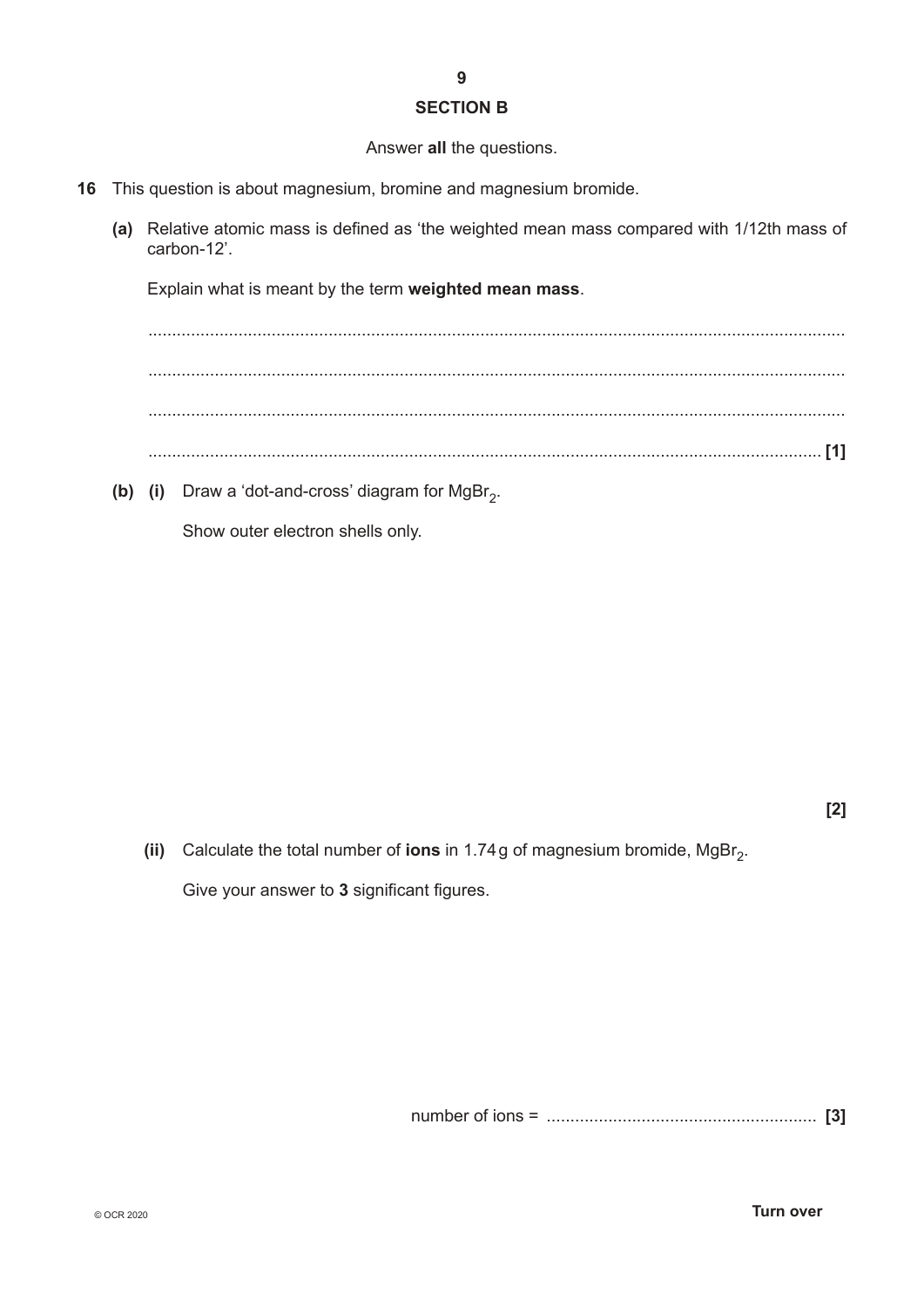$10$ 

| <b>Substance</b>  | Melting point/°C |              | <b>Electrical conductivity</b> |
|-------------------|------------------|--------------|--------------------------------|
|                   |                  | <b>Solid</b> |                                |
| Magnesium         | 711              | Good         | Good                           |
| <b>Bromine</b>    | $-7$             | Poor         | Poor                           |
| Magnesium bromide | 650              | Poor         | Good                           |

## **Table 16.1**

Explain the physical properties shown in Table 16.1 using your knowledge of structure and bonding.  $[6]$ 

| Additional answer space if required |
|-------------------------------------|
|                                     |
|                                     |

© OCR 2020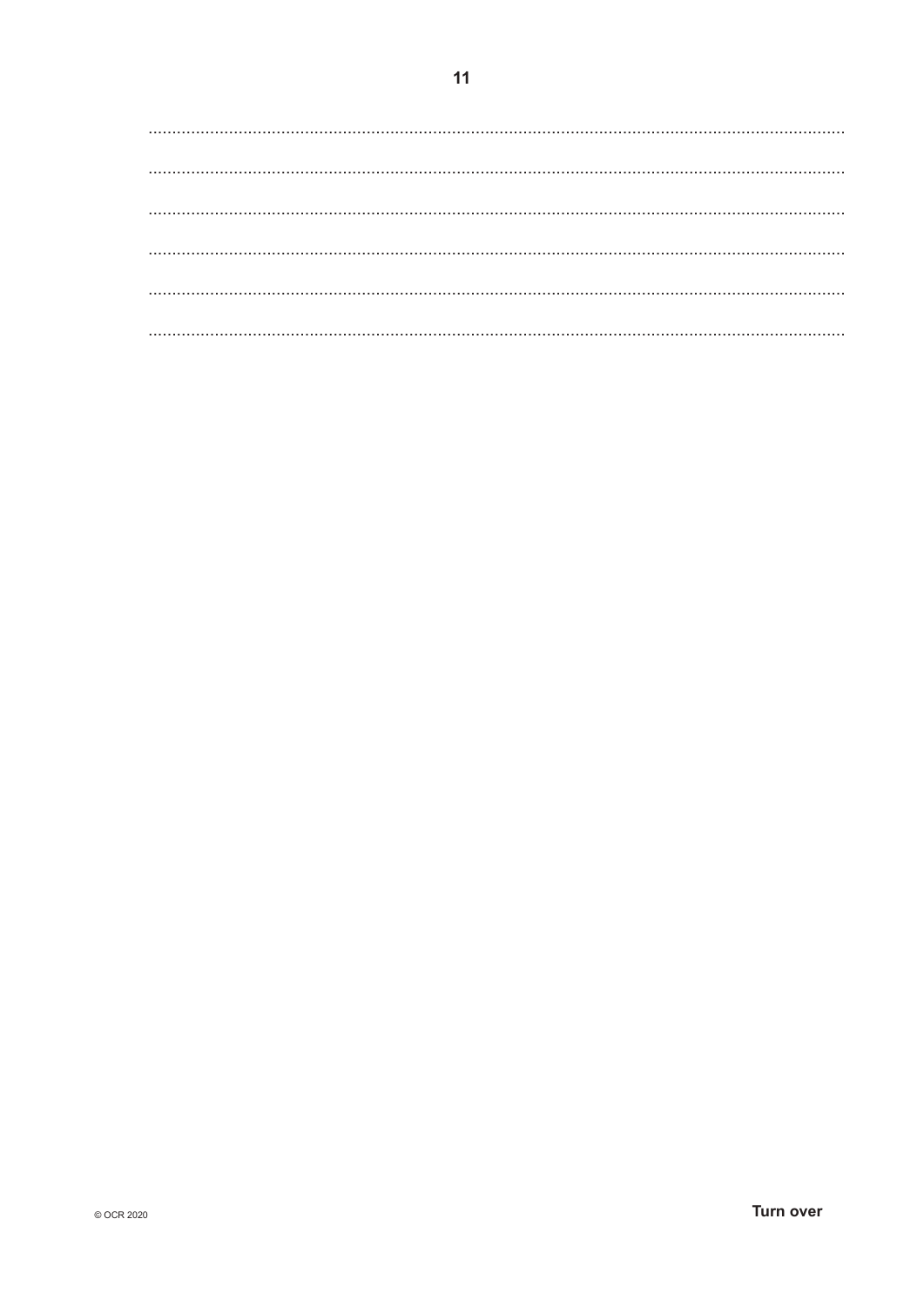**(d)** The enthalpy change of hydration of bromide ions can be determined using the enthalpy changes in **Table 16.2**.

| <b>Enthalpy change</b>             | Energy/kJmol <sup>-1</sup> |
|------------------------------------|----------------------------|
| 1st ionisation energy of magnesium | +736                       |
| 2nd ionisation energy of magnesium | +1450                      |
| atomisation of bromine             | $+112$                     |
| atomisation of magnesium           | +148                       |
| electron affinity of bromine       | $-325$                     |
| formation of magnesium bromide     | $-525$                     |
| hydration of bromide ion           | to be calculated           |
| hydration of magnesium ion         | -1926                      |
| solution of magnesium bromide      | -186                       |

#### **Table 16.2**

 **(i)** An incomplete energy cycle based on **Table 16.2** is shown below.

On the dotted lines, add the species present, including state symbols.

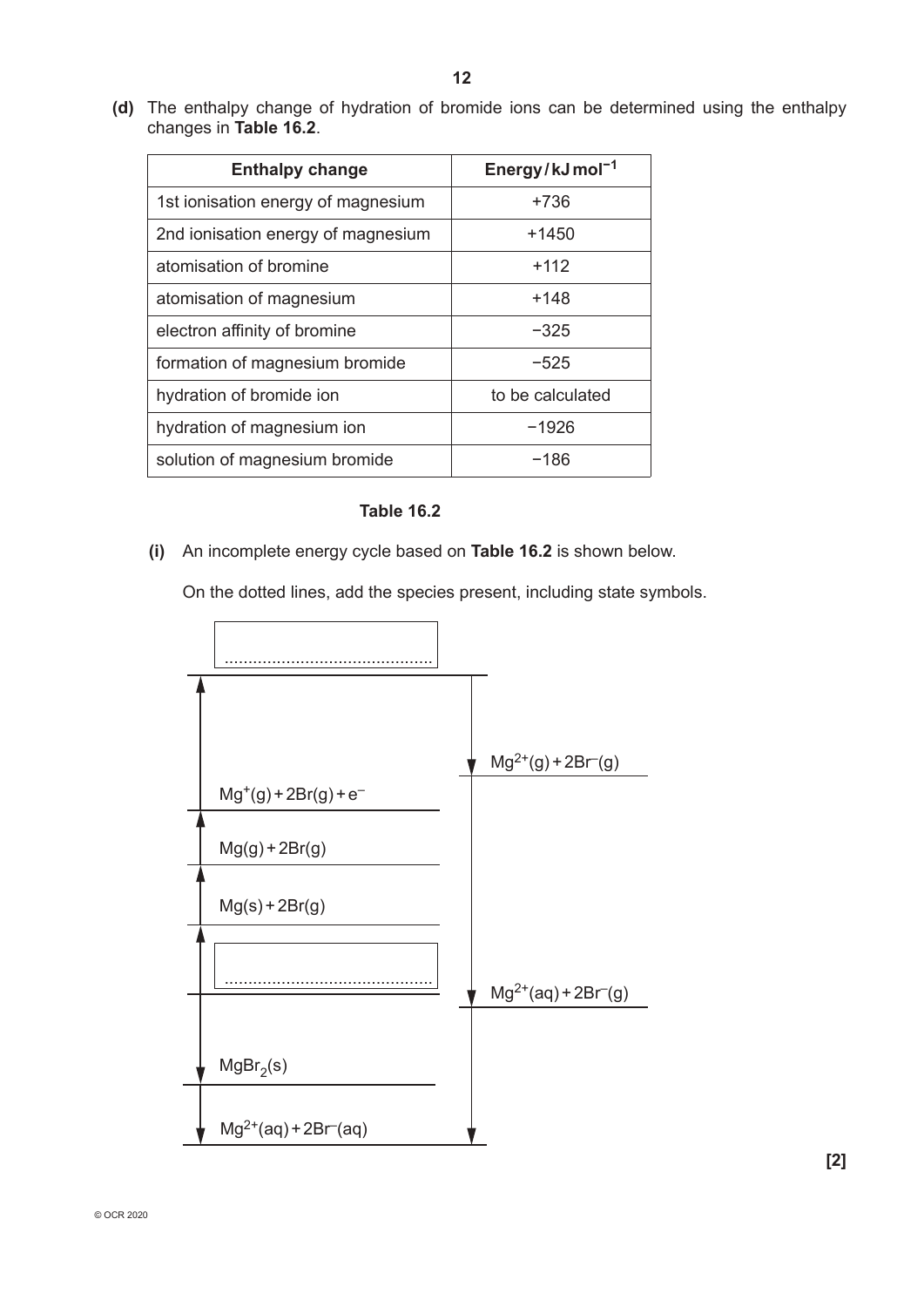**(ii)** Using your completed energy cycle in **16(d)(i)**, calculate the enthalpy change of hydration of bromide ions.

enthalpy change of hydration = ........................................... kJmol−1 **[2]**

 **(iii)** Write the equation for the lattice enthalpy of magnesium bromide and calculate the lattice enthalpy of magnesium bromide.

Equation ............................................................................................................................

Calculation

lattice enthalpy = ............................................ kJmol−1 **[3]**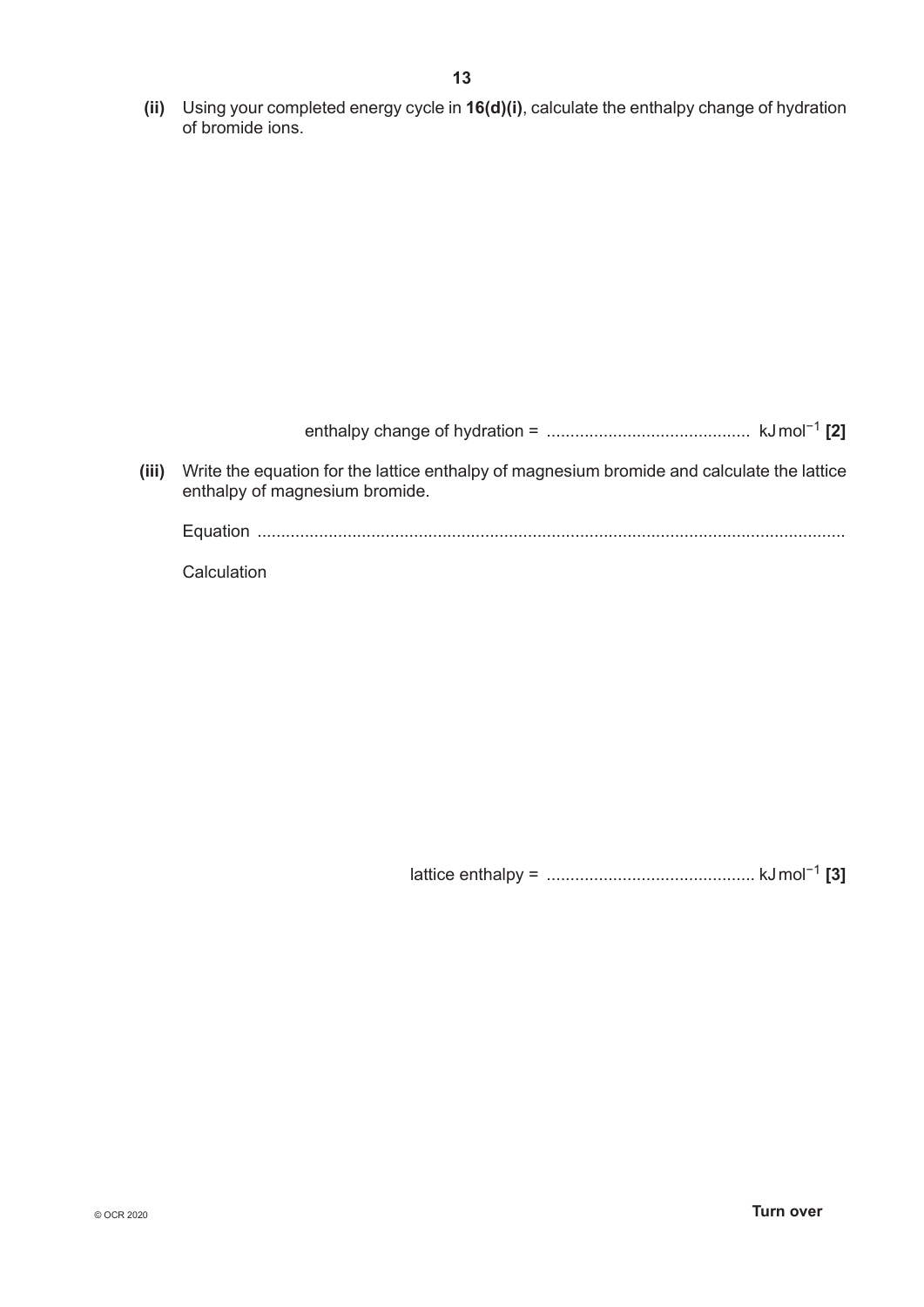17 Methanol, CH<sub>3</sub>OH, can be made industrially by the reaction of carbon monoxide with hydrogen, as shown in equilibrium 1.

$$
CO(g) + 2H_2(g) \implies CH_3OH(g) \qquad \Delta H = -91 \,\text{kJ}\,\text{mol}^{-1} \qquad \text{Equilibrium 1}
$$

(a) Predict the conditions of pressure and temperature that would give the maximum equilibrium yield of CH<sub>2</sub>OH in equilibrium 1.

Explain your answer.

(b) A catalyst is used in the production of methanol in equilibrium 1.

State two ways that the use of catalysts helps chemical companies to make their processes more sustainable and less harmful to the environment.

| -1 |  |  |  |
|----|--|--|--|
|    |  |  |  |
|    |  |  |  |
| າ  |  |  |  |
|    |  |  |  |
|    |  |  |  |
|    |  |  |  |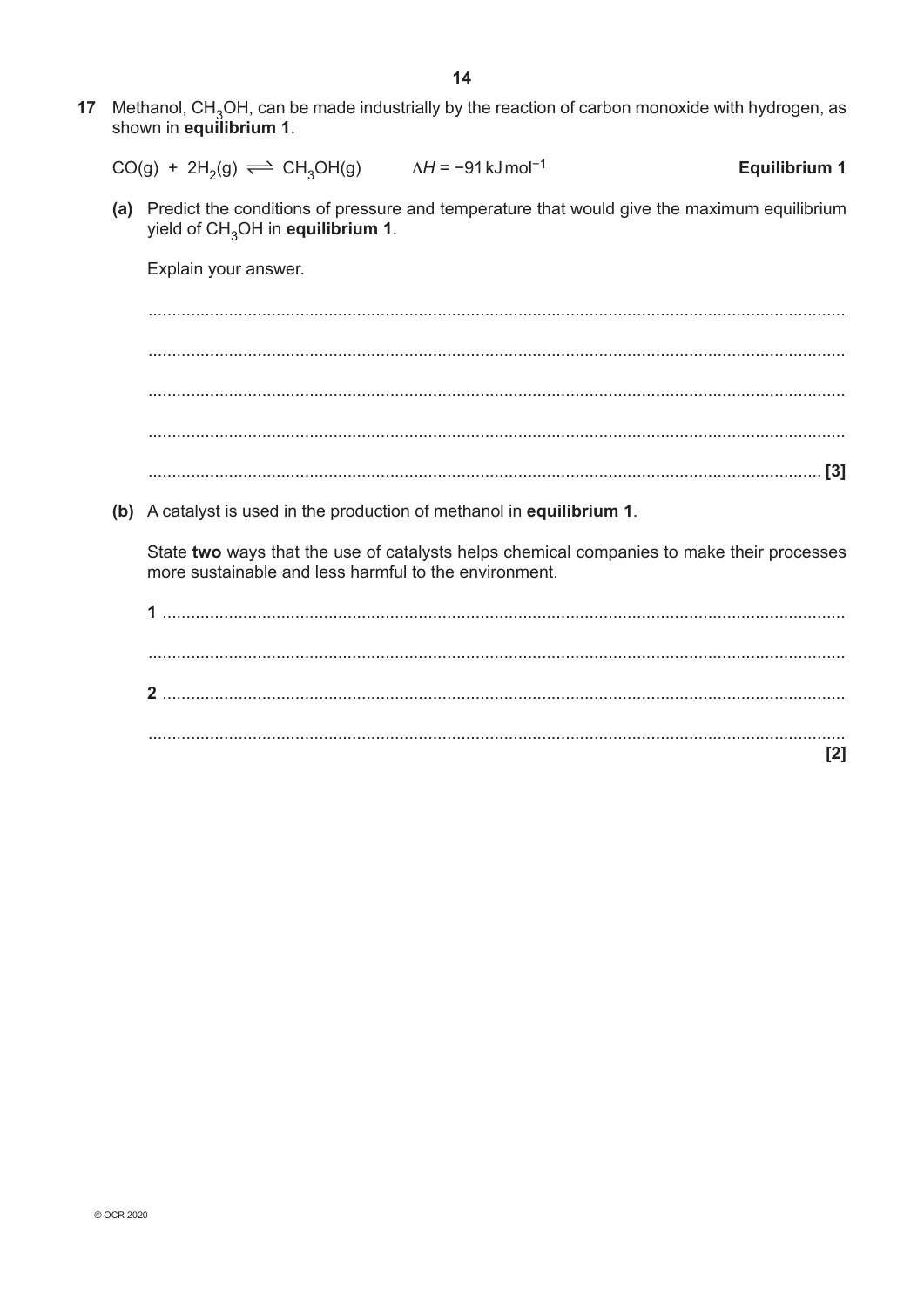- 15
- (c) Standard entropy values are given below.

| <b>Substance</b>                      | CO(q) | $H_2(g)$ | CH <sub>3</sub> OH(g) |
|---------------------------------------|-------|----------|-----------------------|
| $S^{\circ}/JK^{-1}$ mol <sup>-1</sup> | 198   | 131      | 238                   |

A chemist proposed producing methanol at 525K using equilibrium 1.

Explain, with a calculation, whether the production of methanol is feasible at 525K.

(d) At 298K, the free energy change,  $\Delta G$ , for the production of methanol in equilibrium 1 is  $-2.48 \times 10^4$  J mol<sup>-1</sup>.

 $\Delta G$  is linked to  $K_0$  by the relationship:  $\Delta G = -RT \ln K_0$ .

 $R =$  gas constant  $T =$  temperature in K.

Calculate  $K_{\text{p}}$  for equilibrium 1 at 298K.

Give your answer to 3 significant figures.

**Turn over**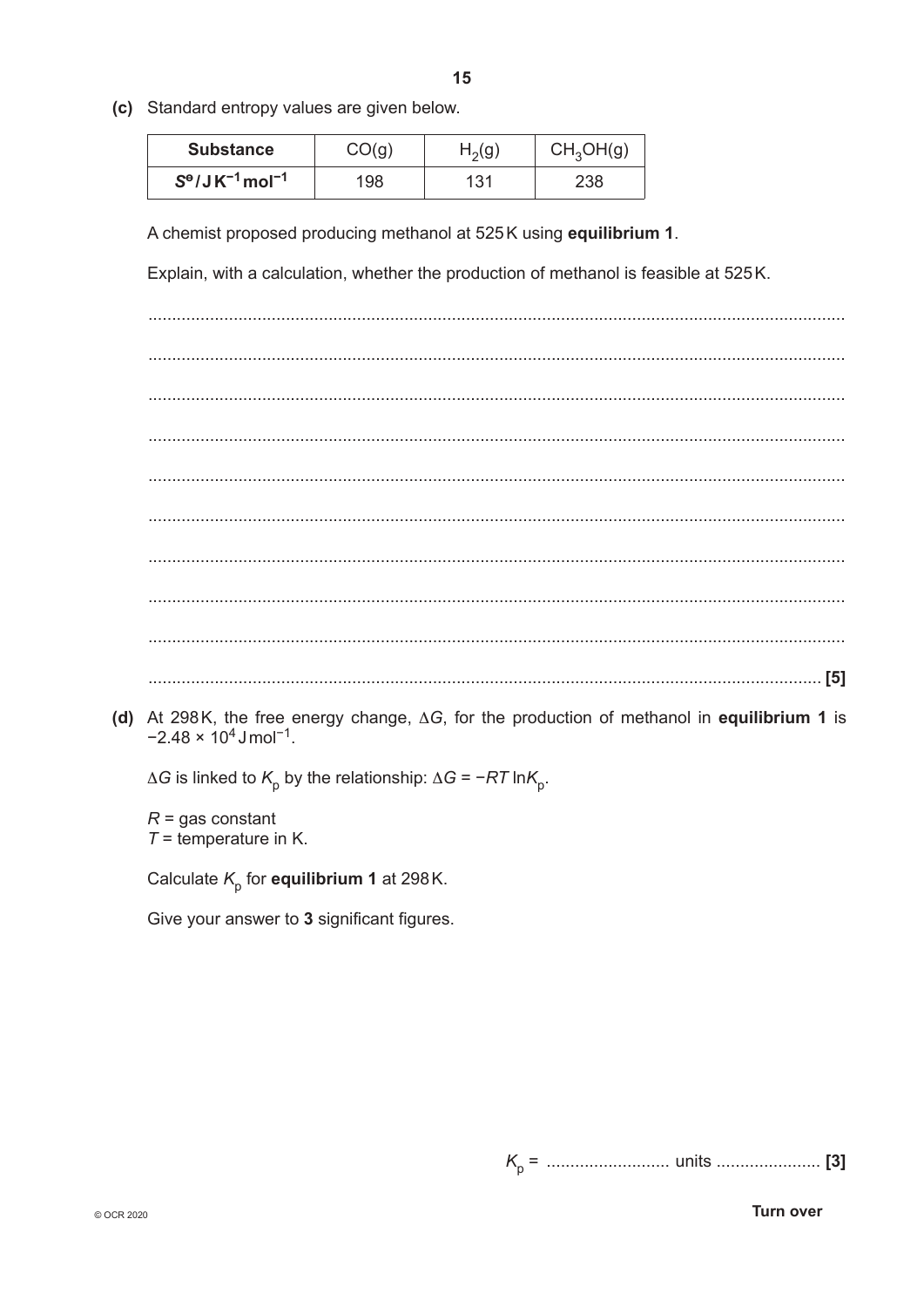- **18** This question is about reactions and uses of the weak acids methanoic acid, HCOOH, and ethanoic acid, CH<sub>3</sub>COOH.
	- **(a)** A student adds magnesium metal to an aqueous solution of ethanoic acid, CH<sub>3</sub>COOH. A redox reaction takes place.

Write the overall equation for this reaction and explain, in terms of oxidation numbers, which element has been oxidised and which element has been reduced.

**(b)** The  $K_a$  values of HCOOH and CH<sub>3</sub>COOH are shown in **Table 18.1**.

| Weak acid            | $K_a$ /moldm <sup>-3</sup> |
|----------------------|----------------------------|
| <b>HCOOH</b>         | $1.82 \times 10^{-4}$      |
| CH <sub>3</sub> COOH | $1.78 \times 10^{-5}$      |

#### **Table 18.1**

A student adds methanoic acid to ethanoic acid.

An equilibrium is set up containing two acid-base pairs.

Complete the equilibrium and label the conjugate acid-base pairs as **A1**, **B1** and **A2**, **B2**.

**[2]**

HCOOH + CH3COOH ..................................... + .....................................

.................... .................... .................... ....................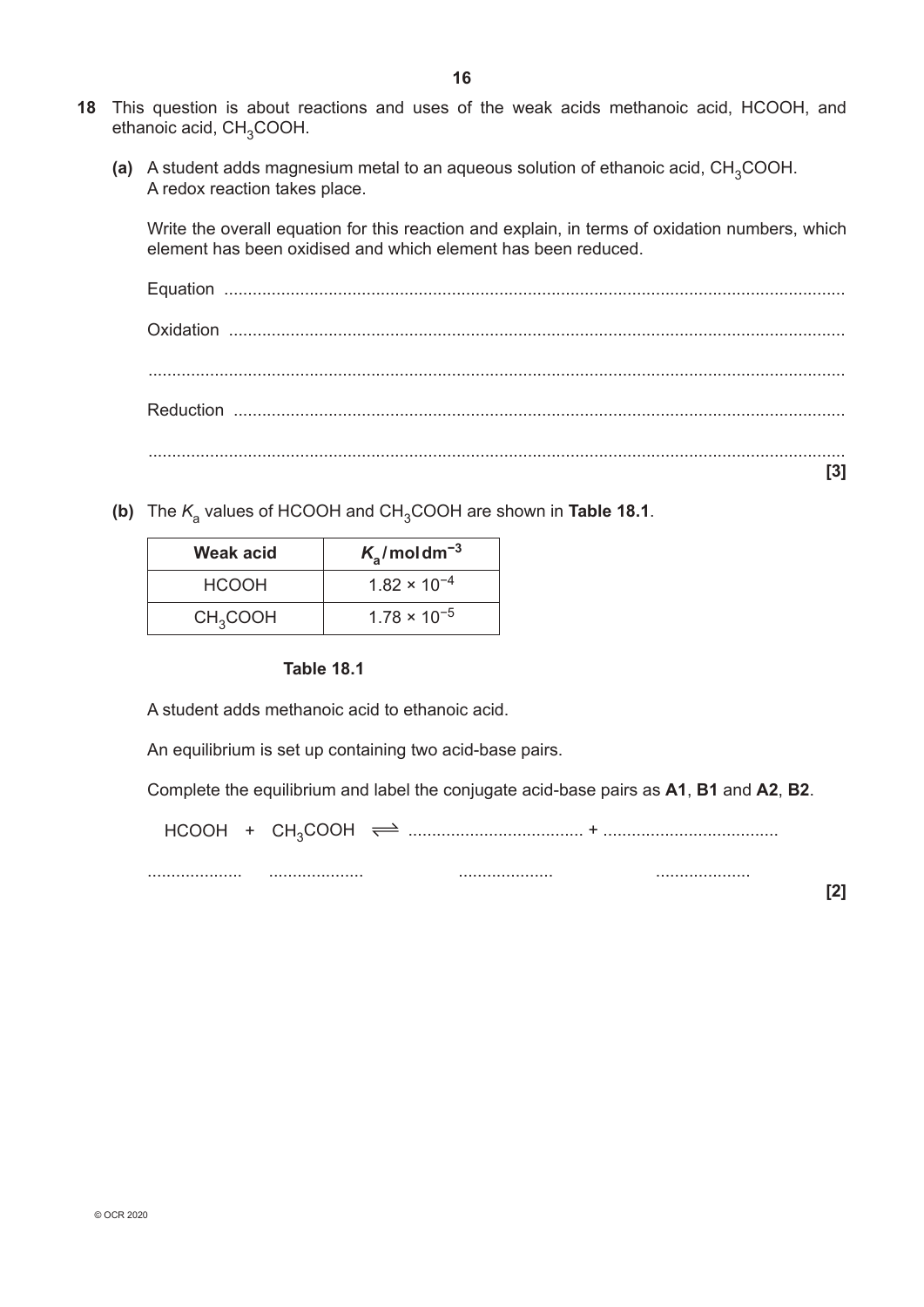- **(c)** Use **Table 18.1** to answer the following questions.
	- **(i)** The student measures the pH of  $CH<sub>3</sub>COOH(aq)$  as 2.72.

Show that the concentration of the  $CH_3COOH(aq)$  is 0.204 moldm<sup>-3</sup>.

## **[2]**

(ii) The student plans to make a buffer solution of  $pH4.00$  from a mixture of  $CH_3COOH(aq)$ and sodium ethanoate,  $CH<sub>3</sub>COONa(aq)$ .

The student mixes 400 cm<sup>3</sup> of 0.204 moldm<sup>-3</sup> CH<sub>3</sub>COOH(aq) with 600 cm<sup>3</sup> of  $CH<sub>3</sub>COONa(aq)$ .

Calculate the concentration of CH<sub>3</sub>COONa(aq) needed to prepare this buffer solution of pH4.00.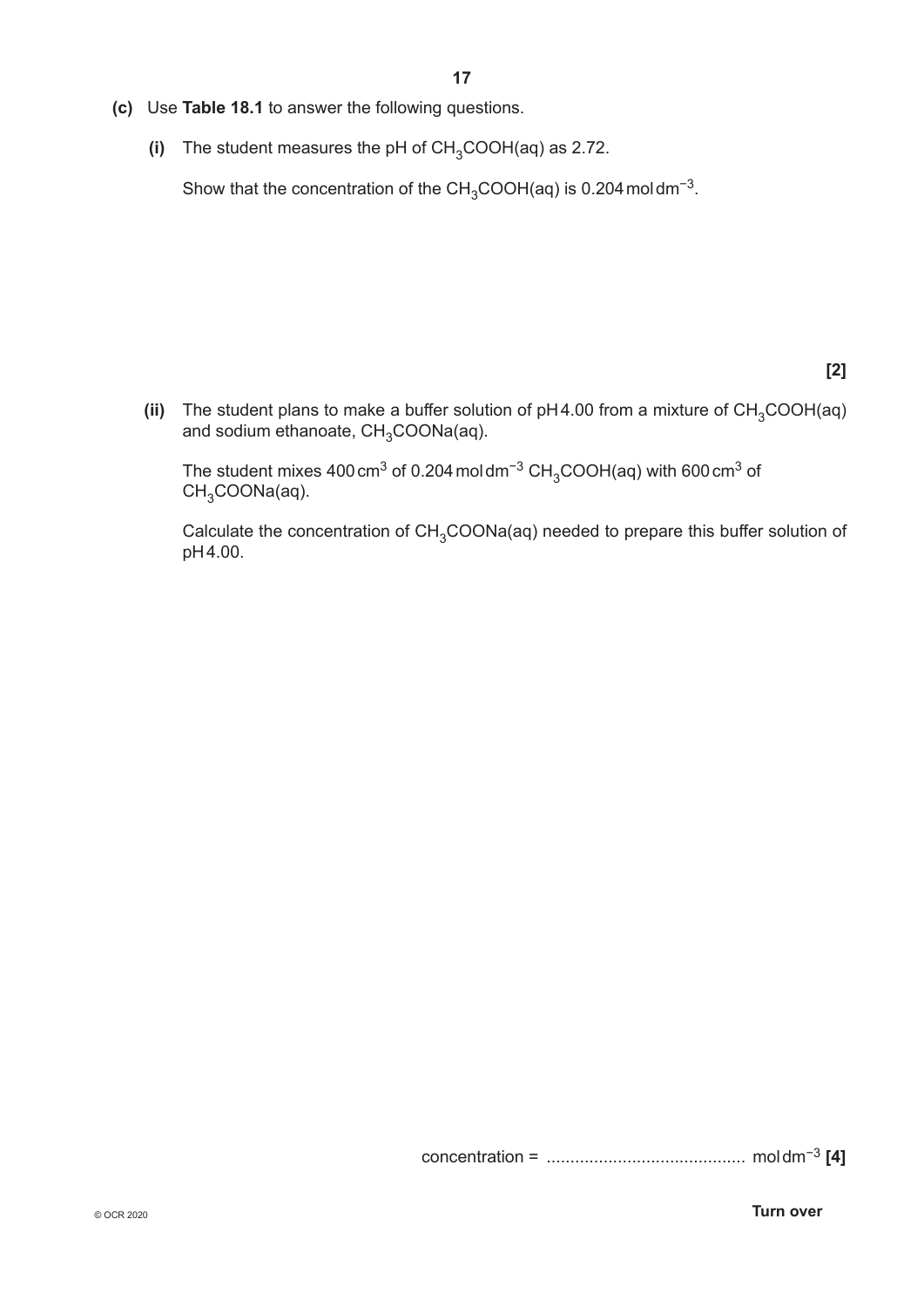| <b>Redox</b><br>system | <b>Half-equation</b>                                              | $E^{\Theta}/V$ |
|------------------------|-------------------------------------------------------------------|----------------|
|                        | $CO2(g) + 2H+(aq) + 2e- \rightleftharpoons HCOOH(aq)$             | $-0.11$        |
| $\mathbf{2}$           | $HCOOH(aq) + 2H+(aq) + 2e- \rightleftharpoons HCHO(aq) + H2O(l)$  | $-0.03$        |
| 3                      | $Ag^+(aq) + e^- \rightleftharpoons Ag(s)$                         | $+0.80$        |
|                        | $MnO4-(aq) + 8H+(aq) + 5e- \rightleftharpoons Mn2+(aq) + 4H2O(l)$ | $+1.51$        |

**19** Standard electrode potentials for four redox systems are shown in **Table 19.1**.

## **Table 19.1**

**(a)** A student sets up a standard cell in the laboratory based on redox systems **3** and **4**.

Draw a labelled diagram to show how this cell could be set up to measure its standard cell potential at 298K.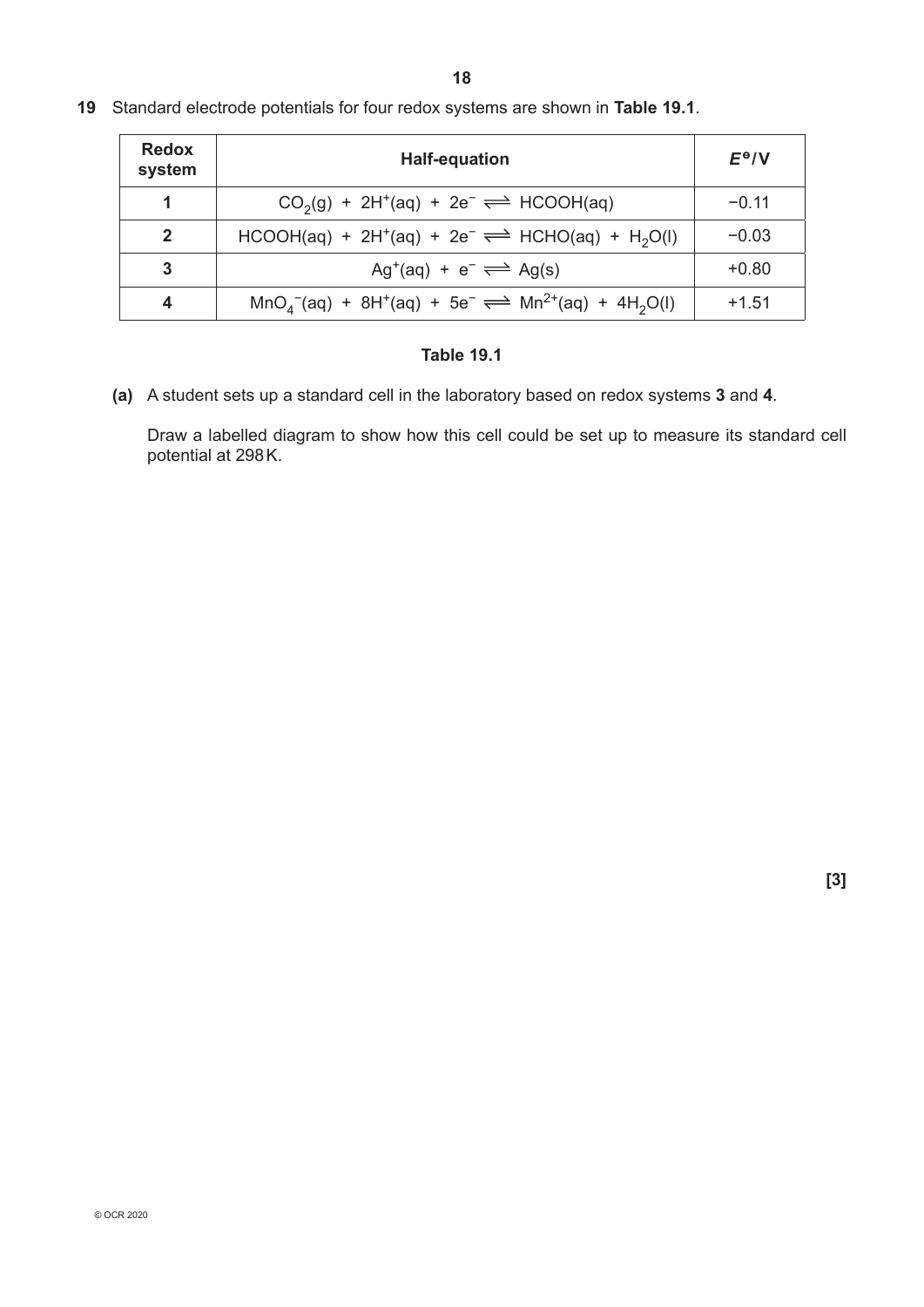(b) A student warms a mixture of methanal, HCHO, and acidified potassium manganate (VII). The student observes gas bubbles.

Explain this observation in terms of electrode potentials and equilibria.

Include overall equations in your answer.

(c) Methanoic acid, HCOOH, can be used in a fuel cell. As with all fuel cells, the fuel (HCOOH) is supplied at one electrode and the oxidant (oxygen) at the other electrode.

The standard cell potential for this fuel cell is 1.34V.

The overall reaction is shown below.

HCOOH +  $\frac{1}{2}O_2 \rightarrow H_2O$  + CO<sub>2</sub>

Using the information in Table 19.1, deduce the half-equation for the reaction at the oxygen electrode, and calculate the standard electrode potential for the oxygen half-cell.

standard electrode potential = .................. V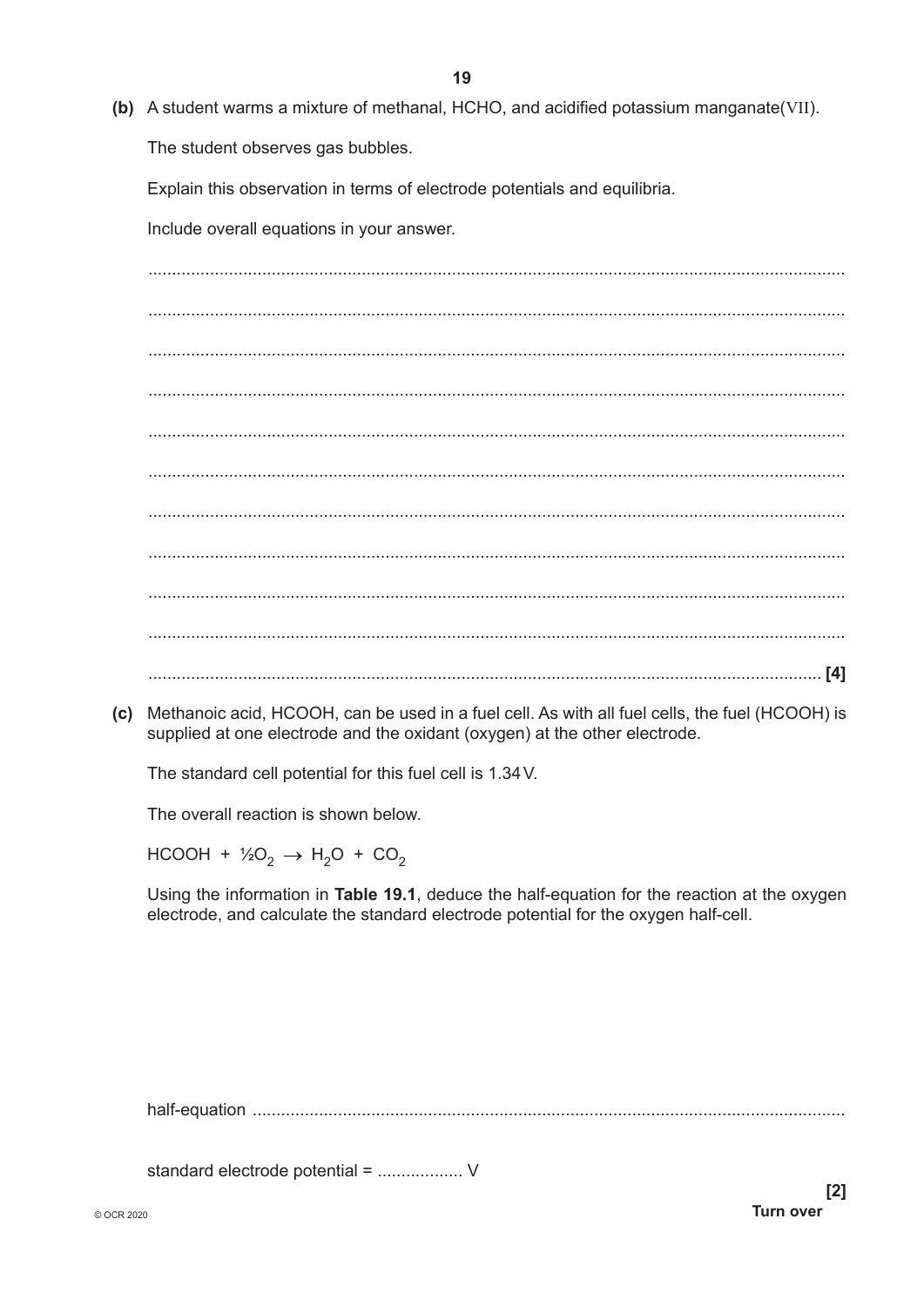**20** A student investigates the reaction between ethanoic acid,  $CH_3COOH(I)$  and methanol,  $CH_3OH(I)$ , in the presence of an acid catalyst. The equation is shown below.

 $CH_3COOH(I) + CH_3OH(I) \rightleftharpoons CH_3COOCH_3(I) + H_2O(I)$ 

**(a)** The student carries out an experiment to determine the order of reaction with respect to CH<sub>3</sub>COOH.

The student uses a large excess of CH<sub>3</sub>OH. The temperature is kept constant throughout the experiment.

The student takes a sample from the mixture every 20 minutes, and then determines the concentration of the ethanoic acid in each sample.

From the experimental results, the student plots the graph below.



 **(i)** Explain why the student uses a large excess of methanol in this experiment.

........................................................................................................................................... ...................................................................................................................................... **[1]**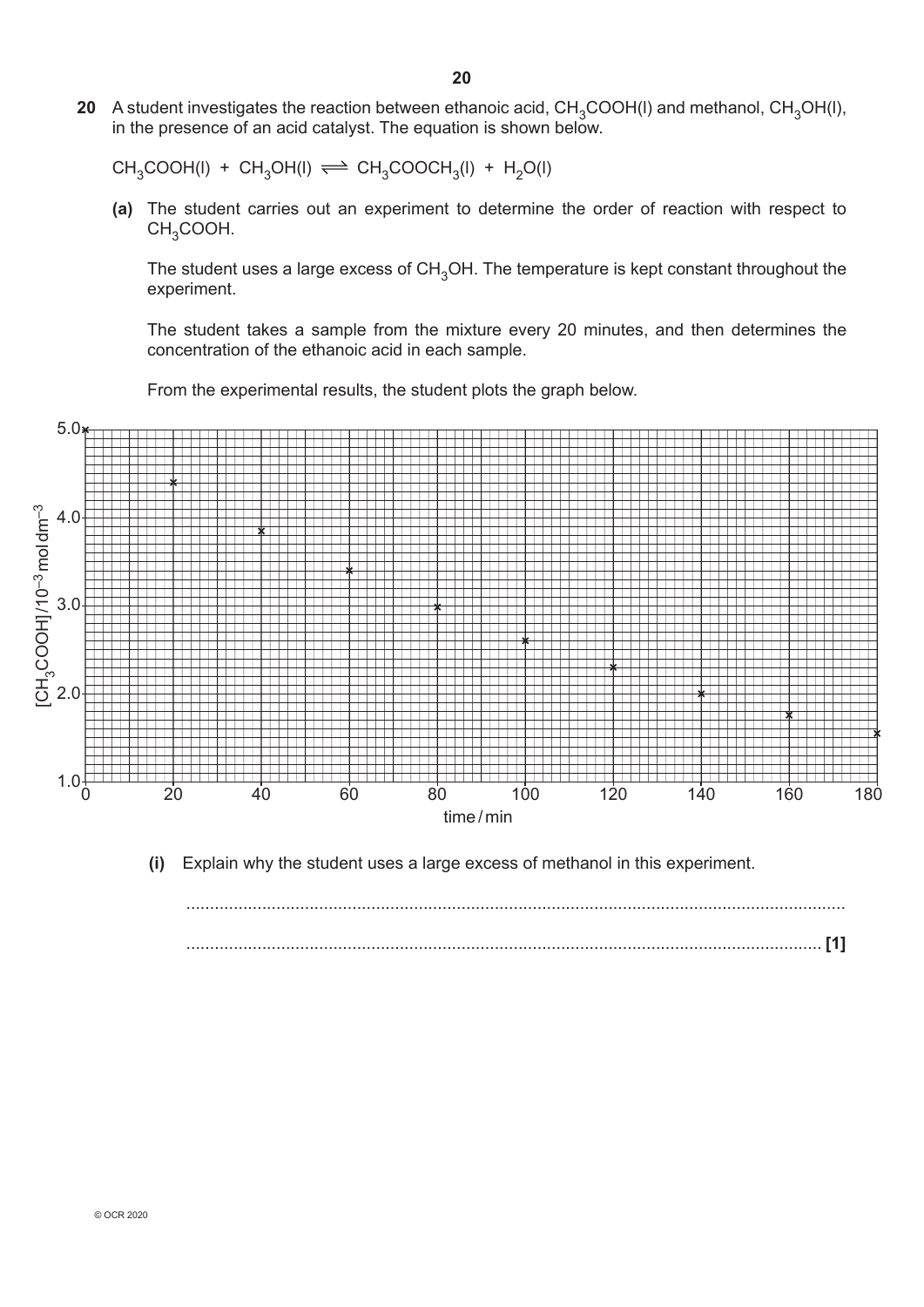**21**

Show your working on the graph and below.

........................................................................................................................................... ...................................................................................................................................... **[2]**

 **(iii)** Determine the initial rate of reaction.

initial rate = ................................. moldm−3min−1 **[2]**

**(b)** The student carries out a second experiment to determine the value of  $K_c$  for this reaction. The student mixes 9.6g of CH<sub>3</sub>OH with 12.0g of CH<sub>3</sub>COOH and adds the acid catalyst. When the mixture reaches equilibrium, 0.030 mol of CH<sub>3</sub>COOH remains. Calculate  $K_c$  for this equilibrium.

*K*c = ......................................................... **[4]**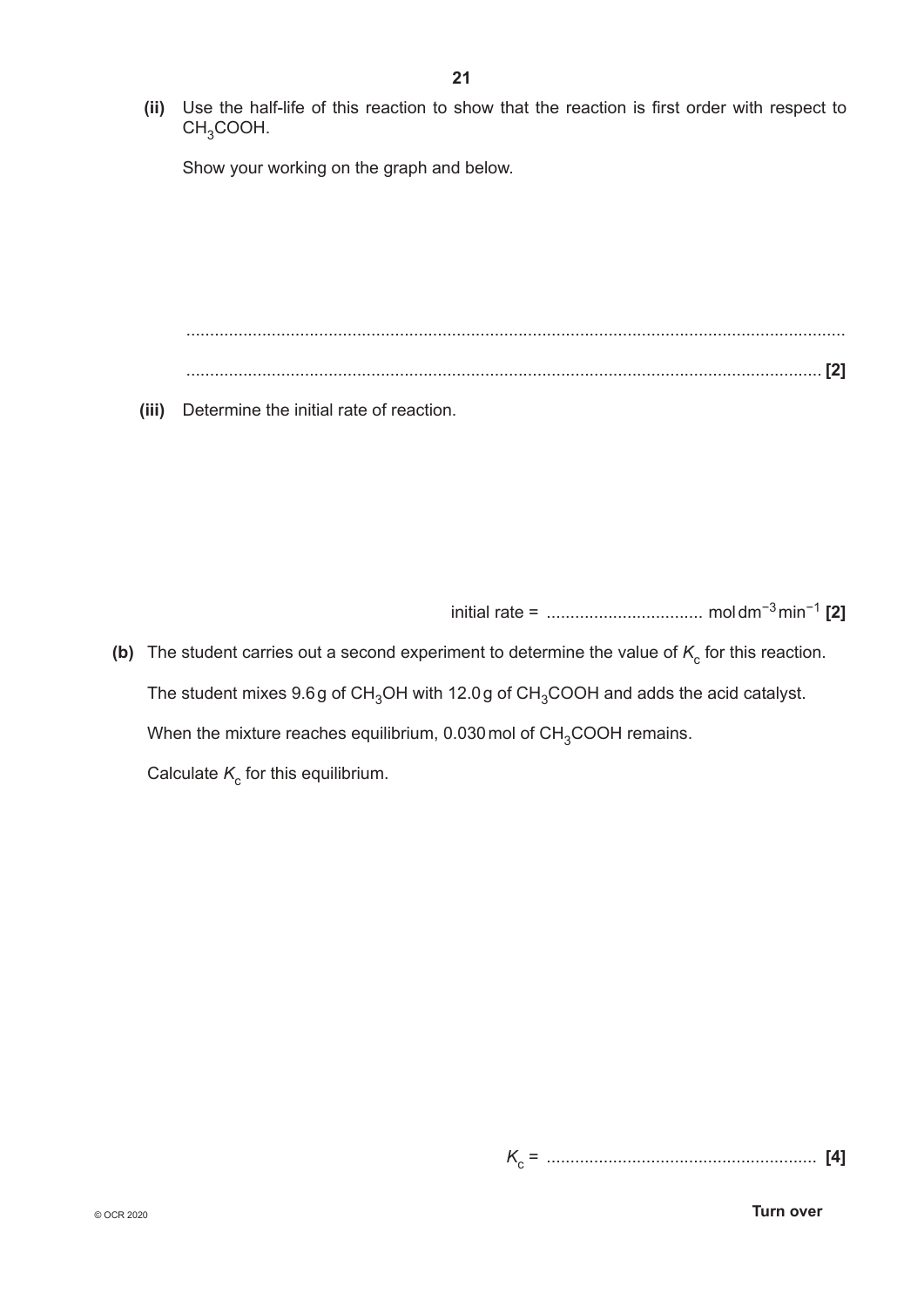- 21 This question is about halogens.
	- (a) A student adds a solution of bromine in an organic solvent to two test tubes.

The student adds aqueous sodium chloride to one test tube, and aqueous sodium iodide to the other test tube.

The student shakes the mixtures, allows them to settle, and records the colour of the organic layer in each mixture.

| Sodium halide   | <b>Colour of organic layer</b> |
|-----------------|--------------------------------|
| Sodium chloride | orange                         |
| Sodium jodide   | violet                         |

Explain how the student's results provide evidence for the trend in reactivity of the halogens down group 17(7) and write an ionic equation for any reaction that takes place.

Use your chemical knowledge to explain the trend in reactivity.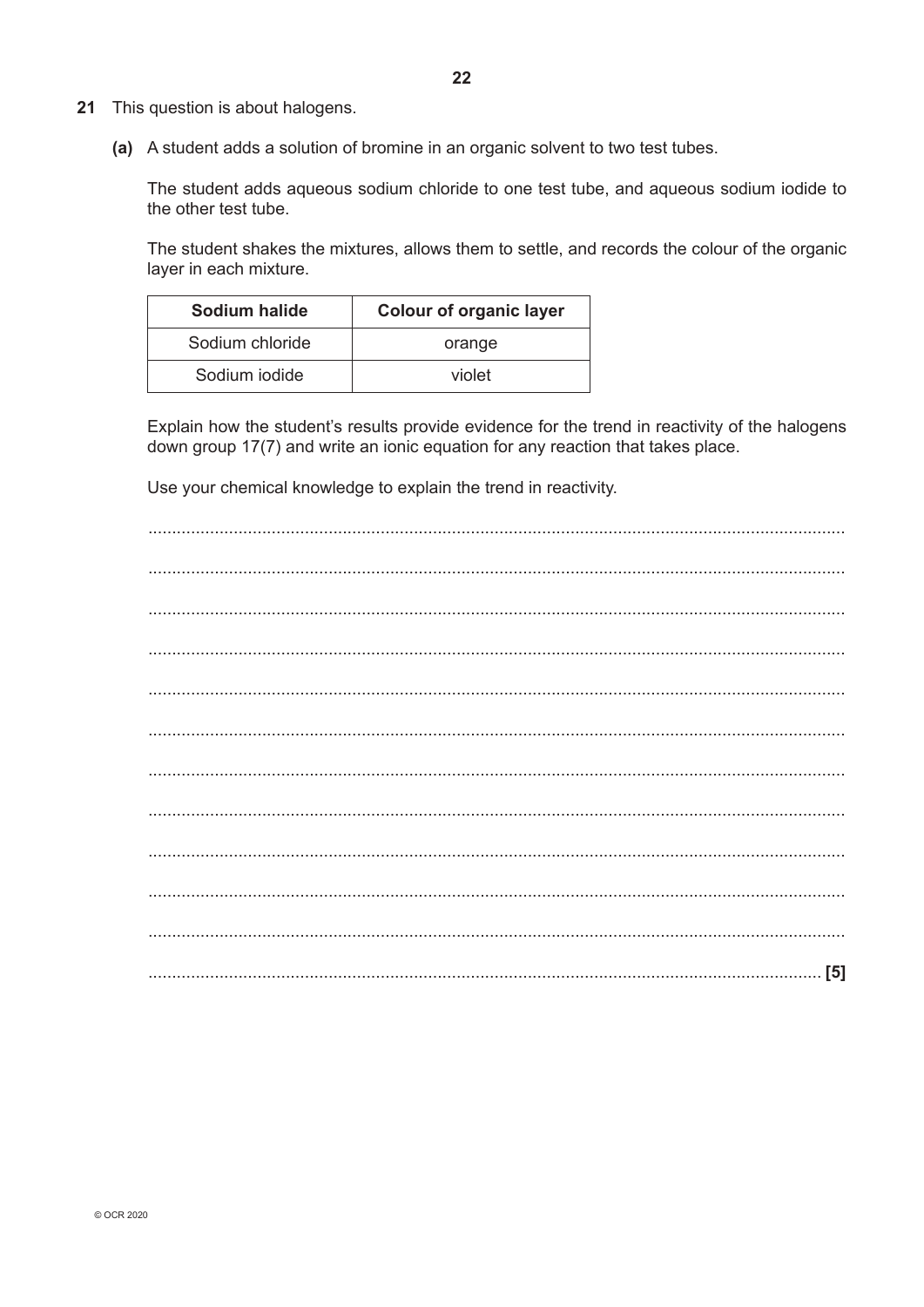**(b)** Chlorine is used in water treatment.

State **one** benefit and **one** risk of using chlorine in water treatment.



**(c)** Compound **A** contains bromine and fluorine only, and has a boiling point of 41°C.

1.26g of compound **A** is heated to 80°C. The volume of gas produced is 0.209 dm<sup>3</sup>.

Under the conditions used, 1 mol of gas molecules has a volume of 29.0 dm<sup>3</sup>.

Determine the molecular formula of compound **A**.

molecular formula = ......................................................... **[3]**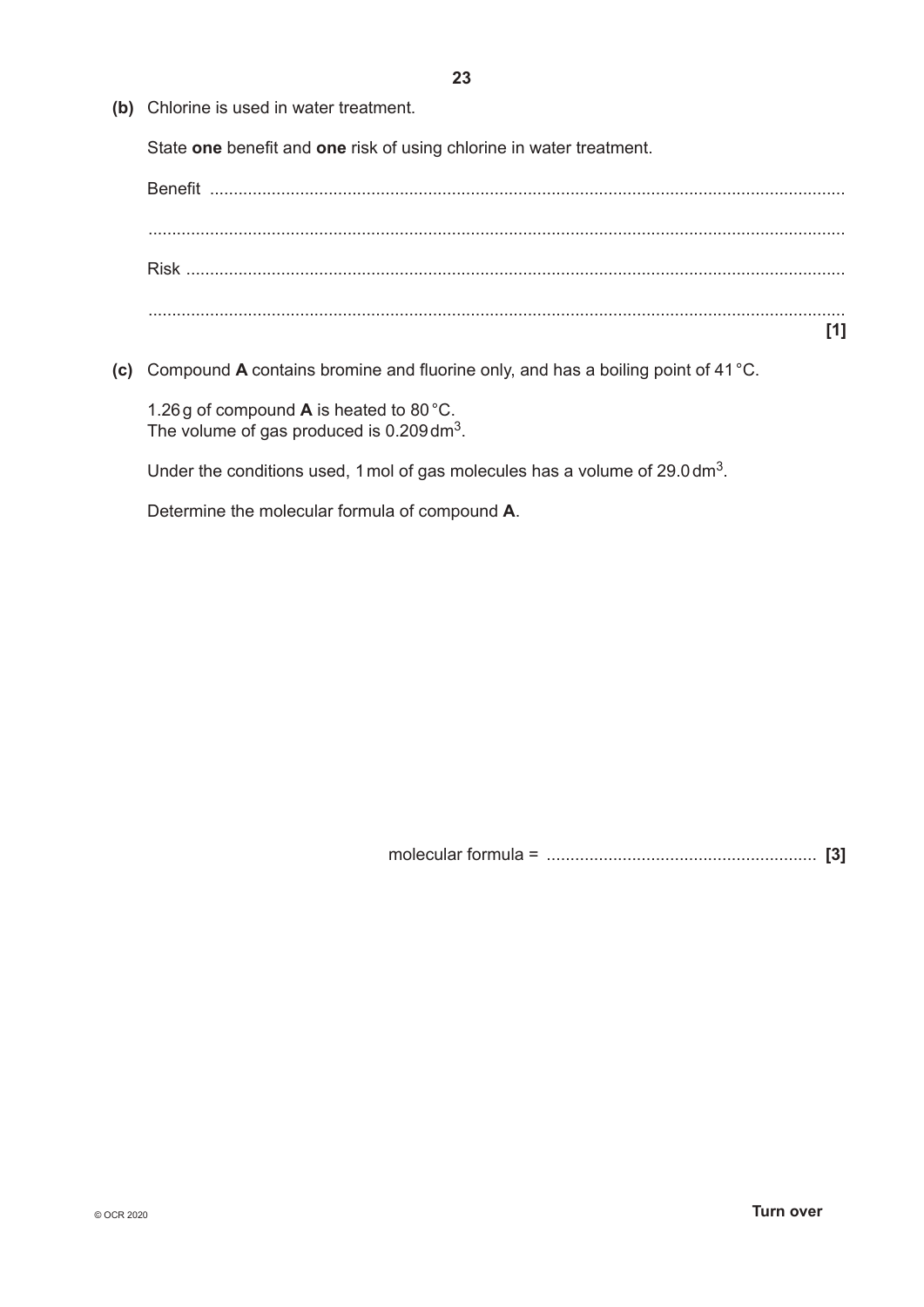22 (a)\* B and C are compounds of two different transition elements.

A student carries out test tube reactions on aqueous solutions of B and C. The observations of the student's tests are shown below.

|              | Test                         | B(aq)               | C(aq)                    |
|--------------|------------------------------|---------------------|--------------------------|
| 1            | $NH3(aq)$ added dropwise     | green precipitate D | grey-green precipitate E |
|              | excess $NH3(aq)$ added       | no further change   | purple solution F        |
| $\mathbf{2}$ | HNO <sub>3</sub> (aq)        | no change           | no change                |
|              | followed by $Ba(NO_3)_2(aq)$ | white precipitate G | no change                |
| 3            | HNO <sub>3</sub> (aq)        | no change           | no change                |
|              | followed by $AgNO3(aq)$      | no change           | white precipitate H      |

Analyse the results to identify B to H, and construct ionic equations for the formation of products **D** to H.  $[6]$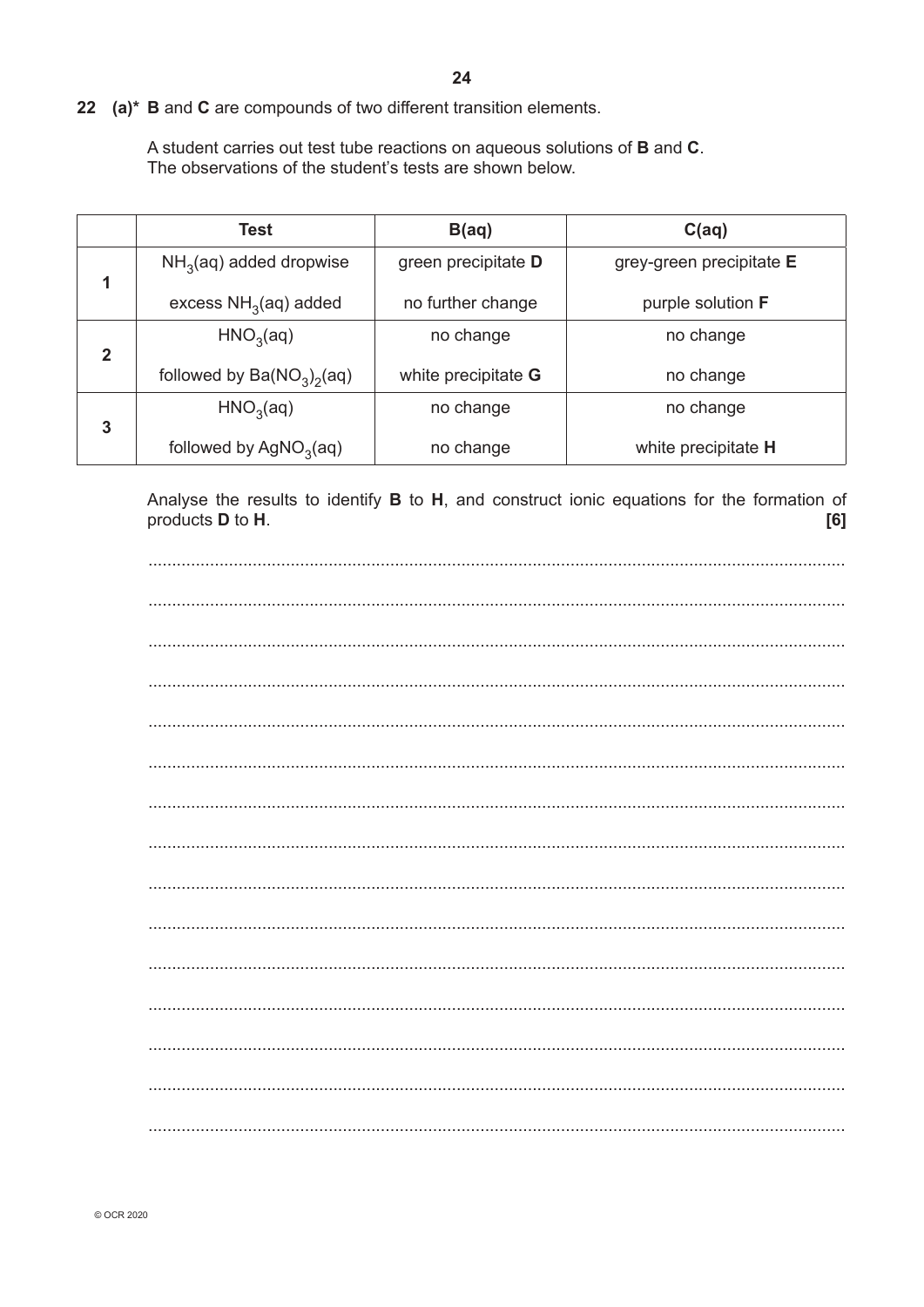Additional answer space if required

(b) A compound of nickel, J, has the formula  $(NH_4)_2$ [Ni(SCN)<sub>x</sub>(NH<sub>3</sub>)<sub>y</sub>] and contains SCN<sup>-</sup> and  $NH<sub>3</sub>$  ligands.

The percentage by mass of three of the elements in compound **J** is shown below: Ni, 16.26%; S, 35.56%; N, 31.00%.

(i) Calculate the values of x and y in the formula of compound J.

 $[3]$ 

Determine the oxidation number of nickel in compound J.  $(ii)$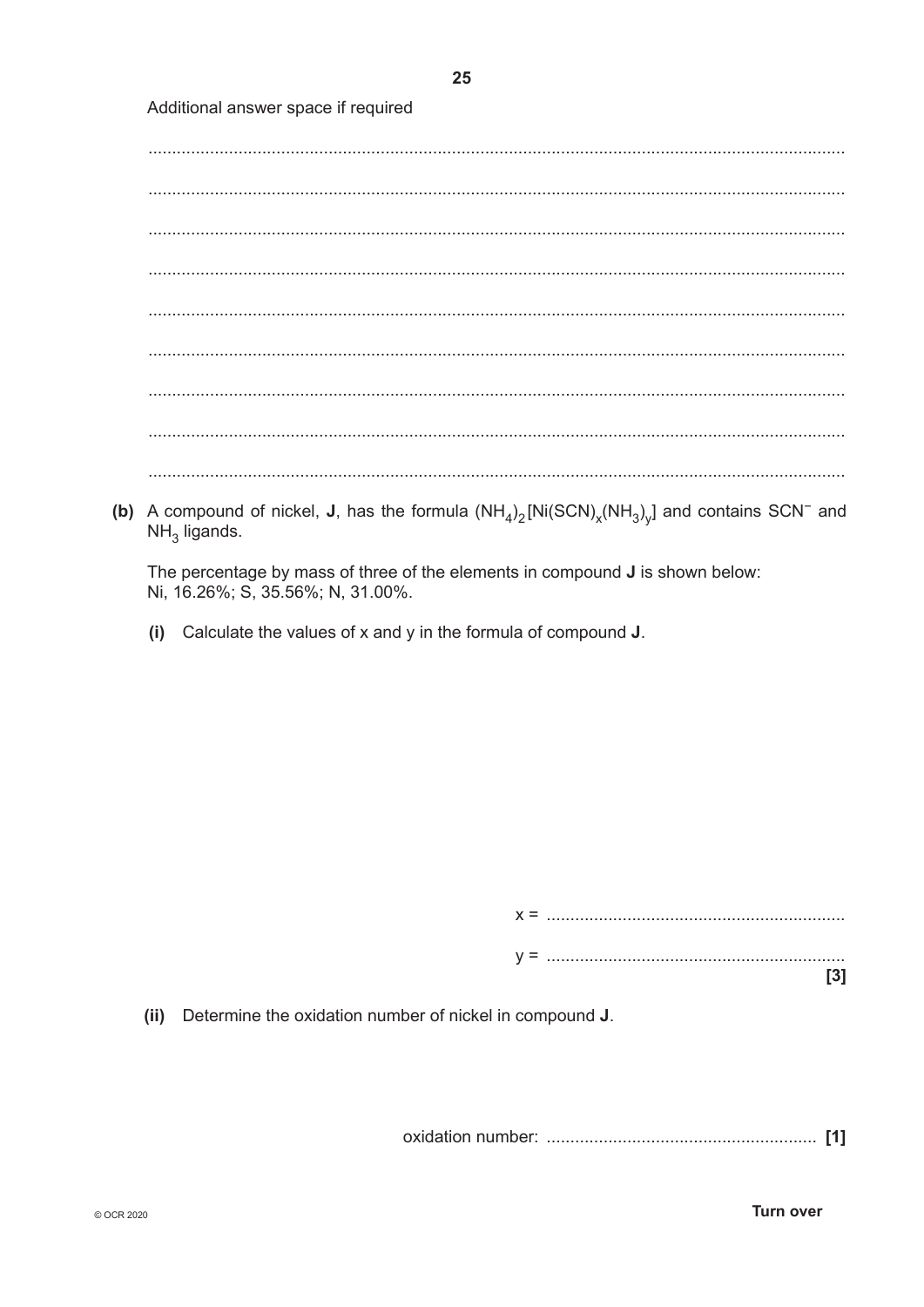**(c)** Sodium sulfite(IV), Na<sub>2</sub>SO<sub>3</sub>, is used as a preservative in some foods. Food safety legislation allows a maximum of 850 mg Na<sub>2</sub>SO<sub>3</sub> per kg of burger meat.

A chemist determines the amount of  $Na<sub>2</sub>SO<sub>3</sub>$  in a sample of burger meat using a manganate(VII) titration.

- **Step 1** The Na<sub>2</sub>SO<sub>3</sub> from 525g of burger meat is extracted to form a solution containing  $SO_3^2$ <sup>-</sup>(aq) ions.
	- **Step 2** The solution from step 1 is made up to 250.0 cm<sup>3</sup> in a volumetric flask with water. 25.0 cm<sup>3</sup> of this diluted solution is pipetted into a conical flask.
	- **Step 3** The pipetted solution from **step 2** is acidified with dilute sulfuric acid and then titrated with 0.0100 moldm<sup>-3</sup> potassium manganate(VII), KMnO<sub>4</sub>.

2MnO<sub>4</sub><sup>−</sup>(aq) + 6H<sup>+</sup>(aq) + 5SO<sub>3</sub><sup>2−</sup>(aq) → 2Mn<sup>2+</sup>(aq) + 3H<sub>2</sub>O(l) + 5SO<sub>4</sub><sup>2−</sup>(aq)

12.60 cm<sup>3</sup> of KMnO<sub>4</sub>(aq) is required to reach the endpoint.

Analyse the results to determine whether the burger meat complies with food safety legislation.

#### **END OF QUESTION PAPER**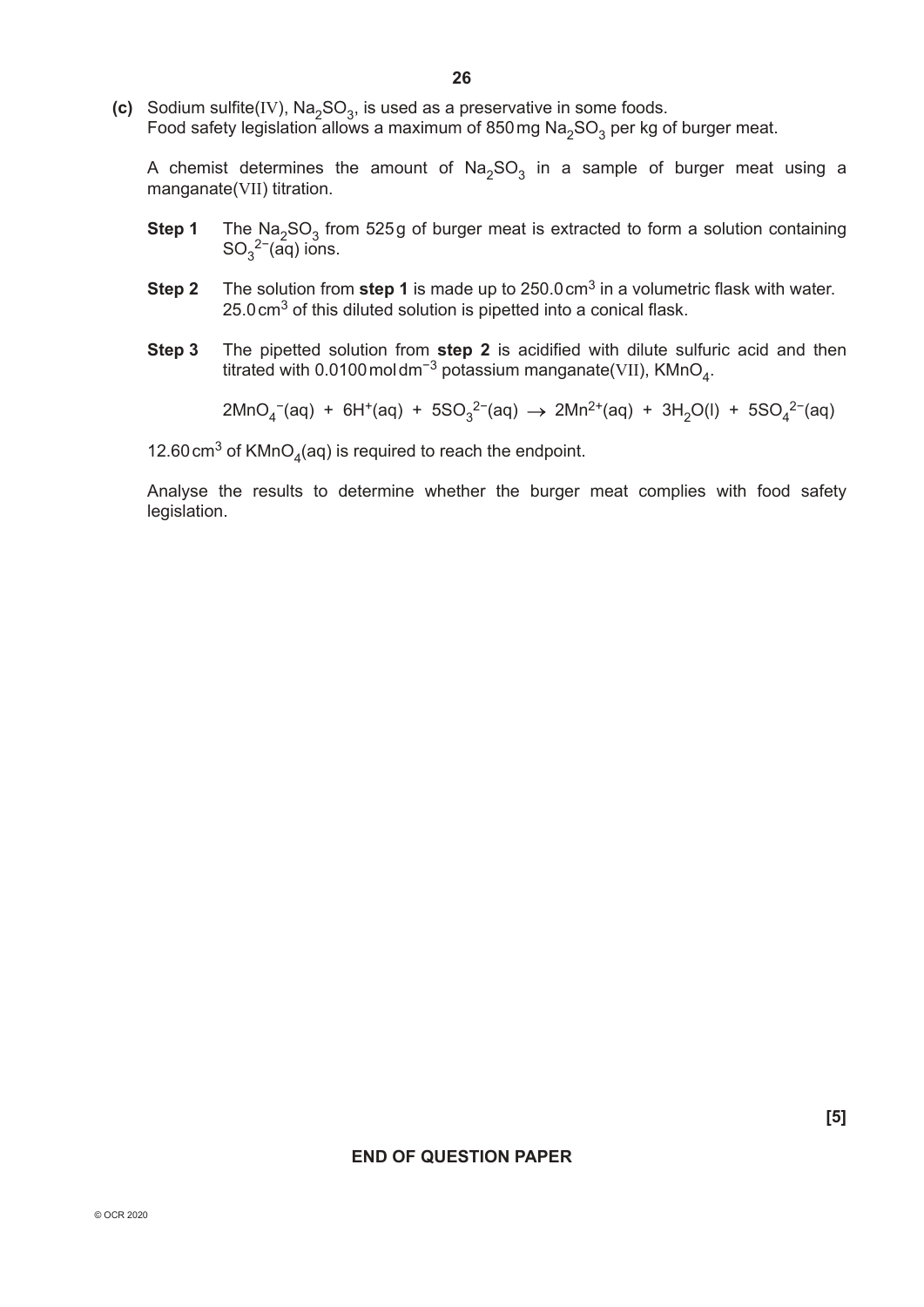#### **ADDITIONAL ANSWER SPACE**

If additional space is required, you should use the following lined page(s). The question number(s) must be clearly shown in the margin(s).

| . | . <b>.</b> |
|---|------------|
|   |            |
|   |            |
|   |            |
|   |            |

© OCR 2020